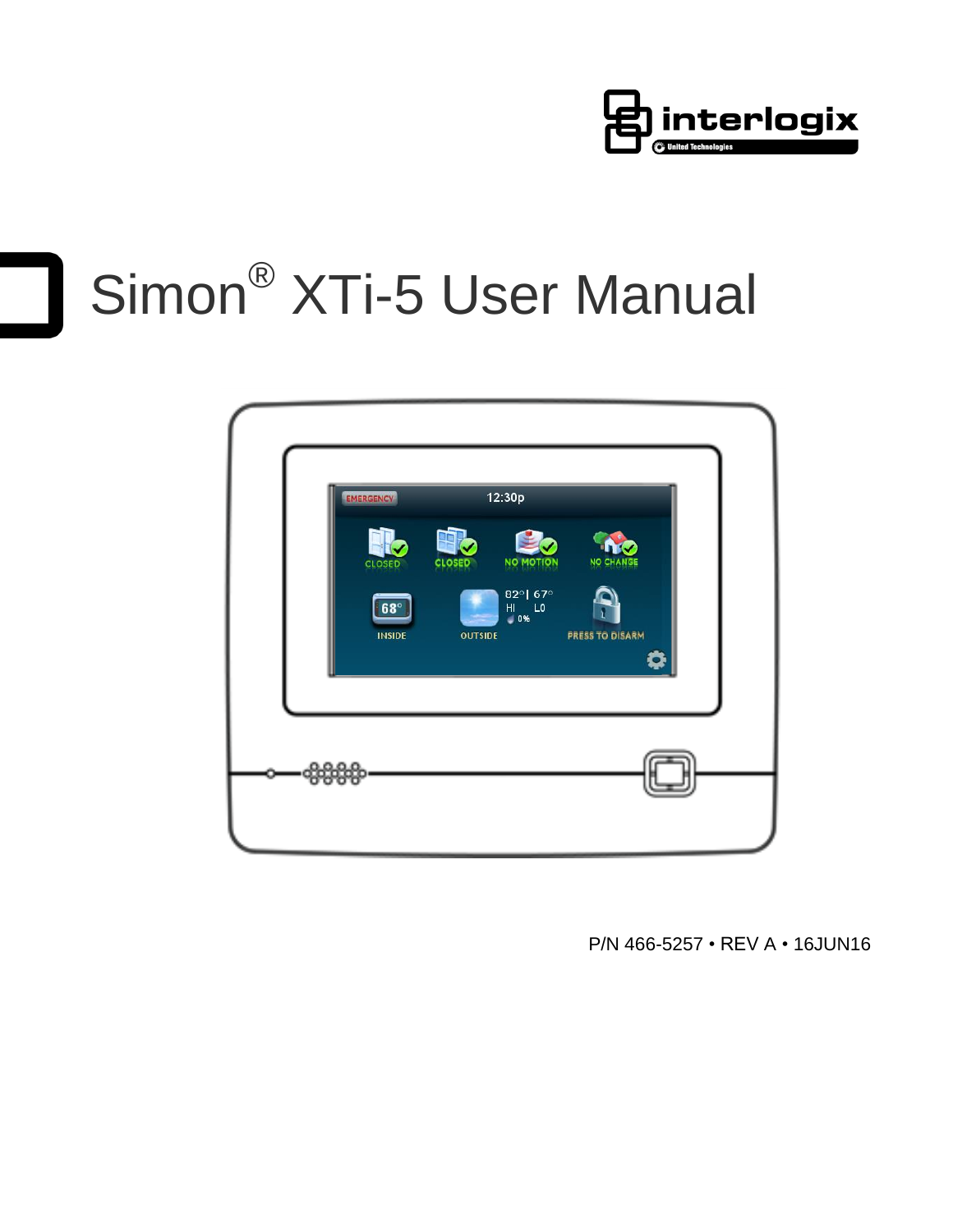**Copyright** © 2016 United Technologies Corporation. Interlogix is part of UTC Climate, Controls & Security, a unit of United Technologies Corporation. All rights reserved.

**Trademarks and patents** The Simon® XTi-5 name and logo are trademarks of UTC Fire & Security.

Other trade names used in this document may be trademarks or registered trademarks of the manufacturers or vendors of the respective products.

**Manufacturer** UTC Fire & Security Americas Corporation, Inc. 1275 Red Fox Rd., Arden Hills, MN 55112-6943, USA.

**FCC compliance** This equipment has been tested and found to comply with the limits for a Class B digital device, pursuant to Part 15 of the FCC Rules. These limits are designed to provide reasonable protection against harmful interference in a residential installation.

> This equipment generates,uses and can radiate radio frequency energy and, if not installed and used in accordance with the instructions, may cause harmful interference to radio communications. However, there is no guarantee that interference will not occur in a particular installation.

If this equipment does cause harmful interference to radio or television reception, which can be determined by turning the equipment off and on, the user is encouraged to try to correct the interference by one or more of the following measures:

- Reorient or relocate the receiving antenna.
- Increase the separation between the equipment and receiver.

• Connect the equipment into an outlet on a circuit different from that to which the receiver is connected.

• Consult the dealer or an experienced radio/TV technician for help.

Changes or modifications not expressly approved by UTC Fire and Security could void the user's authority to operate the equipment.

This device complies with Industry Canada licence-exempt RSS standard(s). Operation is subject to the following two conditions: (1) this device may not cause interference,and (2) this device must accept any interference, including interference that may cause undesired operation of the device.

Cet appareil est conforme avec Industrie Canada exempts de licence standard RSS (s). Son fonctionnement est soumis aux deux conditions suivantes: (1) cet appareil ne doit pas provoquer d'interférences et (2) cet appareil doit accepter toute interférence, y compris celles pouvant causer un mauvais fonctionnement de l'appareil.

In accordance with FCC requirements of human exposure to radiofrequency fields, the radiating element shall be installed such that a minimum separation distance of 20 cm is maintained from the general population.

FCC: B4Z-910C-SIMON

IC: 1175C-910CSIMO

This Class B digital apparatus complies with Canadian ICES-3B.

Cet appareil numérique de la classe B est conforme à la norme NMB-003 du Canada.

#### **Contact information** [www.utcfireandsecurity.com](http://www.utcfireandsecurity.com/) or [www.interlogix.com](http://www.interlogix.com/)

**Customer support** [www.interlogix.com/customer-support](http://www.interlogix.com/customer-support)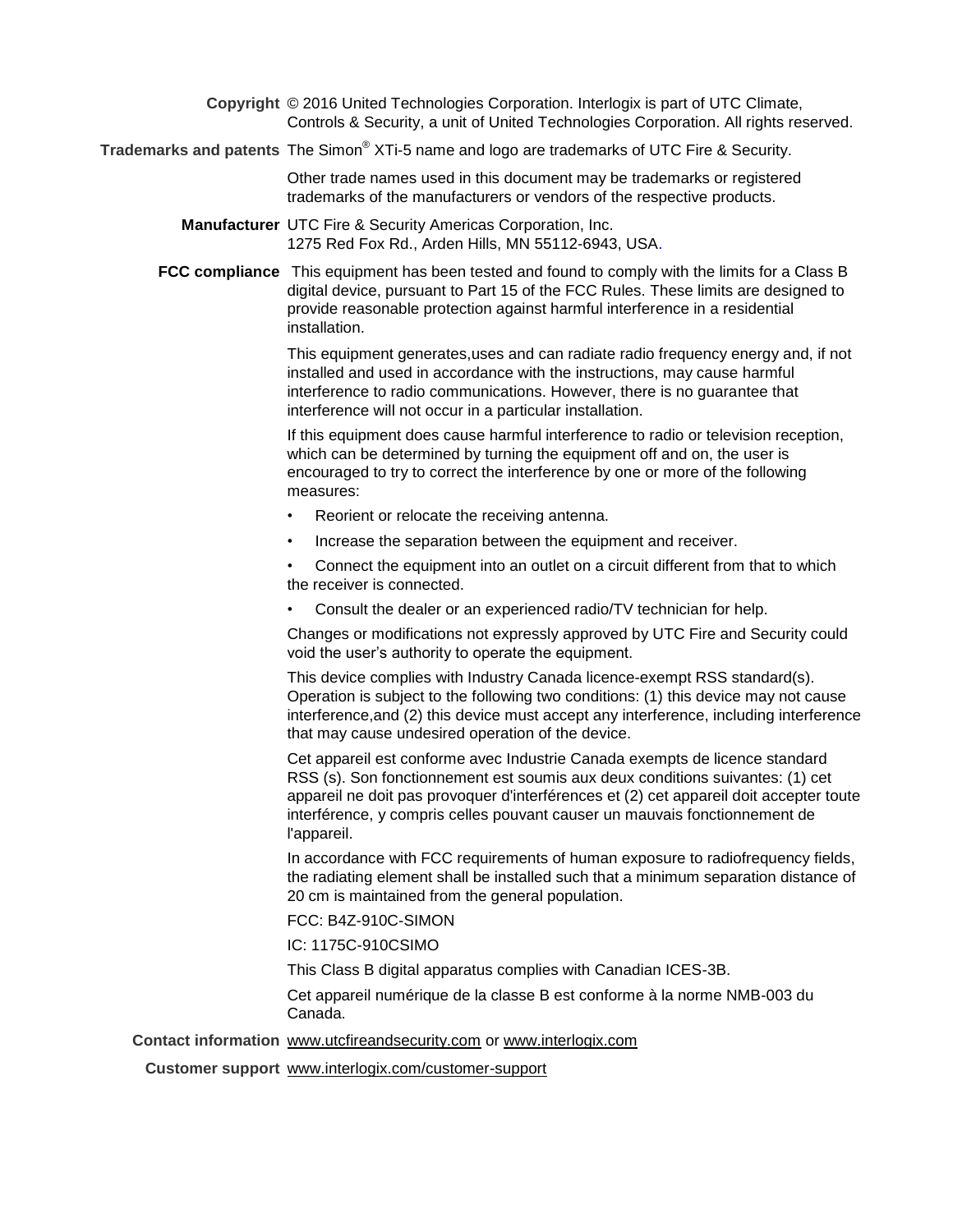**IMPORTANT SAFETY INFORMATION. READ ENCLOSED WARNINGS AND SAFETY INFORMATION.**

**THIS MANUAL CONTAINS PRODUCT SAFETY WARNINGS, WARRANTY DISCLAIMERS, LIMITATIONS OF LIABILITY, AND OTHER TERMS AND CONDITIONS.**

#### **PRODUCT WARNINGS**

**THESE PRODUCTS ARE INTENDED FOR SALE TO, AND INSTALLATION BY, AN EXPERIENCED SECURITY PROFESSIONAL. INTERLOGIX CANNOT PROVIDE ANY ASSURANCE THAT ANY PERSON OR ENTITY BUYING ITS PRODUCTS, INCLUDING ANY "AUTHORIZED DEALER", IS PROPERLY TRAINED OR EXPERIENCED TO CORRECTLY INSTALL SECURITY RELATED PRODUCTS.**

**A PROPERLY INSTALLED AND MAINTAINED ALARM/SECURITY SYSTEM MAY ONLY REDUCE THE RISK OF EVENTS SUCH AS BREAK-INS, BURGLARY, ROBBERY OR FIRE; IT IS NOT INSURANCE OR A GUARANTEE THAT SUCH EVENTS WILL NOT OCCUR, THAT ADEQUATE WARNING OR PROTECTION WILL BE PROVIDED, OR THAT THERE WILL BE NO DEATH, PERSONAL INJURY, AND/OR PROPERTY DAMAGE AS A RESULT.** 

**WHILE INTERLOGIX MAKES REASONABLE EFFORTS TO REDUCE THE PROBABILITY THAT A THIRD PARTY MAY HACK, COMPROMISE OR CIRCUMVENT ITS SECURITY PRODUCTS OR RELATED SOFTWARE, ANY SECURITY PRODUCT OR SOFTWARE MANUFACTURED, SOLD OR LICENSED BY INTERLOGIX, MAY STILL BE HACKED, COMPROMISED AND/OR CIRCUMVENTED.** 

**INTERLOGIX DOES NOT ENCRYPT COMMUNICATIONS BETWEEN ITS ALARM OR SECURITY PANELS AND THEIR OUTPUTS/INPUTS INCLUDING, BUT NOT LIMITED TO, SENSORS OR DETECTORS UNLESS REQUIRED BY APPLICABLE LAW. AS A RESULT THESE COMMUNICATIONS MAY BE INTERCEPTED AND COULD BE USED TO CIRCUMVENT YOUR ALARM/SECURITY SYSTEM.**

**BATTERY OPERATED SENSORS, DETECTORS, KEYFOBS, PANIC DEVICES AND OTHER PANEL ACCESSORIES HAVE A LIMITED BATTERY LIFE. WHILE THESE PRODUCTS ARE DESIGNED TO PROVIDE SOME WARNING OF IMMINENT BATTERY DEPLETION THE ABILITY TO DELIVER SUCH WARNINGS IS LIMITED AND SUCH WARNINGS MAY NOT BE PROVIDED IN ALL CIRCUMSTANCES. PERIODIC TESTING OF THE SYSTEM IN ACCORANCE WITH THE INSTRUCTIONS PROVIDED IN THE USER MANUAL IS THE ONLY WAY TO ENSURE ALL SENSORS, DETECTORS, KEYFOBS, PANIC DEVICES AND OTHER PANEL ACCESSORIES ARE FUNCTIONING PROPERLY.** 

**CERTAIN SENSORS, PANIC DEVICES AND OTHER PANEL ACCESSORIES MAY BE PROGRAMMED AS "SUPERVISORY" INTO THE ALARM PANEL MEANING THAT THE ALARM PANEL WILL INDICATE A TROUBLE IN THE EVENT IT DOES NOT RECEIVE A REGULAR SIGNAL FROM THE DEVICE WITHIN A CERTAIN PERIOD OF TIME (E.G. 12 HOURS). CERTAIN DEVICES CANNOT BE PROGRAMMED AS SUPERVISORY. DEVICES CAPABLE OF BEING PROGRAMMED INTO AN ALARM PANEL AS SUPERVISORY MAY NOT BE PROPERLY PROGRAMMED RESULTING IN A FAILURE TO REPORT TROUBLE WHICH COULD RESULT IN DEATH, SERIOUS INJURY OR PROPERTY DAMAGE.** 

#### **WARRANTY DISCLAIMERS**

**INTERLOGIX HEREBY DISCLAIMS ALL WARRANTIES AND REPRESENTATIONS, WHETHER EXPRESS, IMPLIED, STATUTORY OR OTHERWISE INCLUDING (BUT NOT LIMITED TO) ANY WARRANTIES OF MERCHANTABILITY OR FITNESS FOR A PARTICULAR PURPOSE WITH RESPECT TO ITS SECURITY PRODUCTS AND RELATED SOFTWARE. INTERLOGIX FURTHER DISCLAIMS ANY OTHER IMPLIED WARRANTY UNDER THE UNIFORM COMPUTER INFORMATION TRANSACTIONS ACT OR SIMILAR LAW AS ENACTED BY ANY STATE.**

**(USA only) SOME STATES DO NOT ALLOW THE EXCLUSION OF IMPLIED WARRANTIES, SO THE ABOVE EXCLUSION MAY NOT APPLY TO YOU. THIS WARRANTY GIVES YOU SPECIFIC LEGAL RIGHTS AND YOU MAY ALSO HAVE OTHER LEGAL RIGHTS THAT VARY FROM STATE TO STATE.**

**INTERLOGIX MAKES NO REPRESENTATION, WARRANTY, COVENANT OR PROMISE THAT ITS SECURITY PRODUCTS AND/OR RELATED SOFTWARE (I) WILL NOT BE HACKED, COMPROMISED AND/OR CIRCUMVENTED; (II) WILL PREVENT, OR PROVIDE ADEQUATE WARNING OR PROTECTION FROM, BREAK-INS, BURGLARY, ROBBERY, FIRE; OR (III) WILL WORK PROPERLY IN ALL ENVIRONMENTS AND APPLICATIONS.**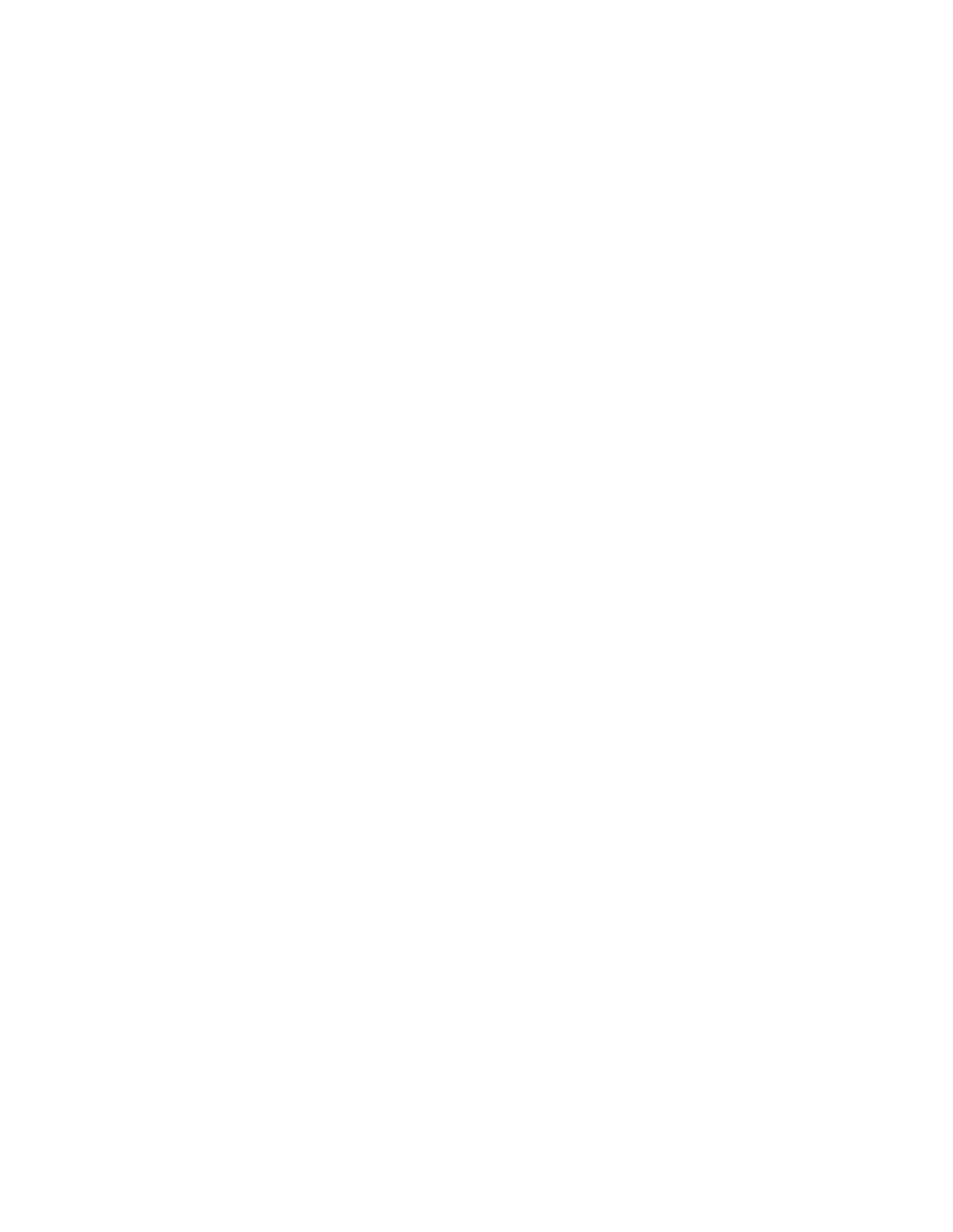# **Contents**

| Canceling and preventing accidental alarms12  |  |
|-----------------------------------------------|--|
| Guidelines for preventing accidental alarms13 |  |
|                                               |  |
|                                               |  |
|                                               |  |
|                                               |  |
|                                               |  |
|                                               |  |
|                                               |  |
|                                               |  |
|                                               |  |
|                                               |  |
|                                               |  |
|                                               |  |
|                                               |  |
|                                               |  |
|                                               |  |
|                                               |  |
|                                               |  |
|                                               |  |
|                                               |  |
|                                               |  |
|                                               |  |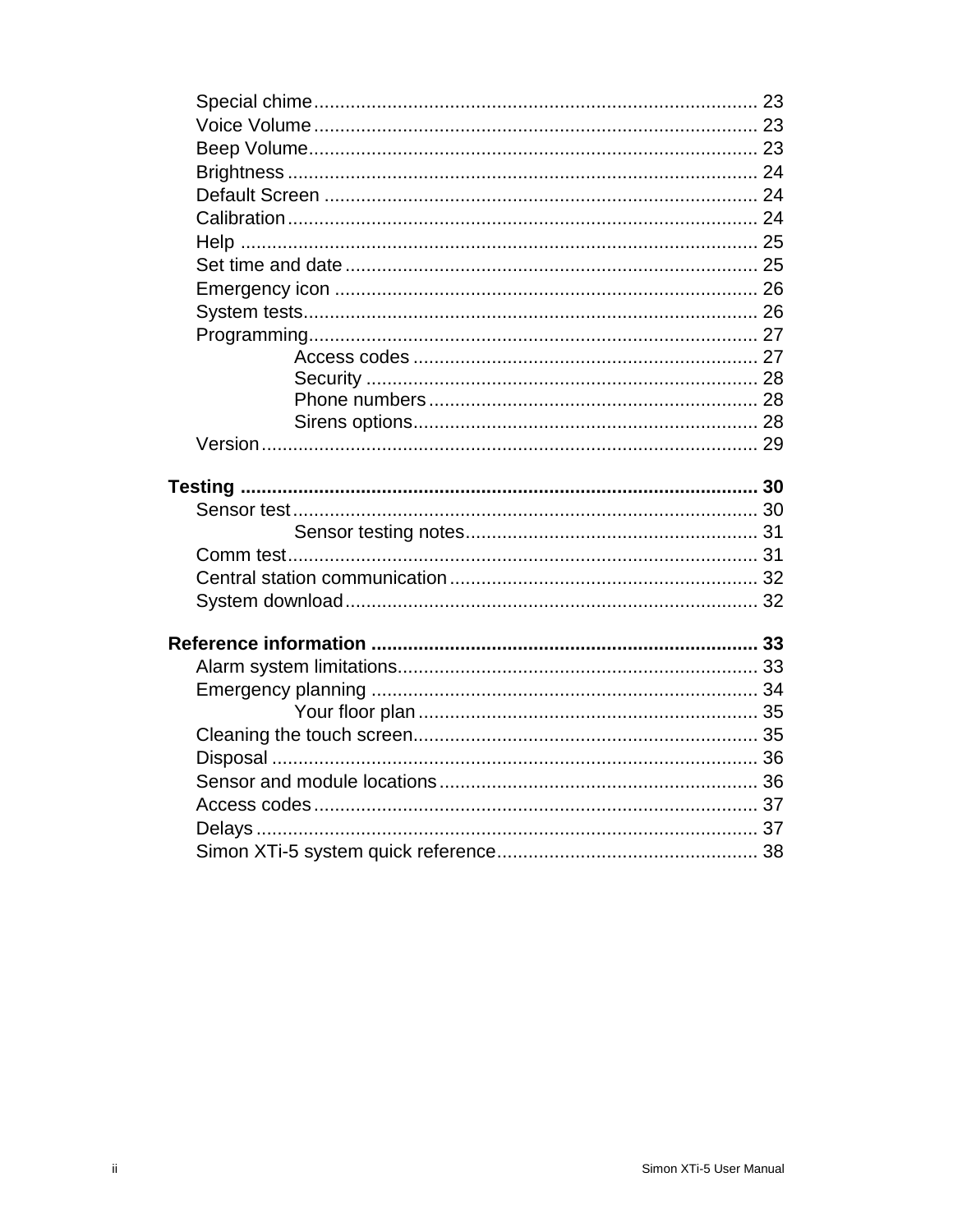# <span id="page-6-0"></span>**Introduction**

The Simon XTi-5 uses wireless technology to warn your family about intrusion, carbon monoxide and fire. The system communicates with a central monitoring station and sends voice messages to an offsite phone.

The security system uses sensors that communicate alarms to the control panel using radio waves. The system is supervised, meaning that the panel checks the status of each sensor to detect problems. If the panel detects trouble, it will notify you with displayed and spoken messages, beeps, and indicator lights. A Simon XTi-5 installation may include any of the devices listed in Table 1 below.

| <b>Component</b> | <b>Type</b>                                                                       | <b>Description</b>                                                                                                                                                                                                             |  |
|------------------|-----------------------------------------------------------------------------------|--------------------------------------------------------------------------------------------------------------------------------------------------------------------------------------------------------------------------------|--|
| Control<br>panel |                                                                                   | Operates and programs your security system. It<br>communicates to you through displayed and spoken<br>messages. The panel can communicate to a central<br>monitoring station and send voice messages to your offsite<br>phone. |  |
| Touchpads        | Simon XT talking<br>touch screen and<br>Simon XT Talking<br>Touchpad <sup>a</sup> | Controls the security system primarily from within the house.                                                                                                                                                                  |  |
|                  | Key fob <sup>a</sup>                                                              | This keychain touchpad controls the security system from<br>within or near the outside of your home.                                                                                                                           |  |
| Sensors          | Indoor motion                                                                     | Detects motion in protected indoor area. When motion is<br>detected, the panel may respond by sounding chimes or an<br>alarm.                                                                                                  |  |
|                  | Outdoor motion                                                                    | Detects motion in a protected outdoor area. When motion is<br>detected, the system may respond by sounding chimes or<br>turning on outside lights. These sensors are not used for<br>intrusion detection.                      |  |
|                  | Glassbreak<br>sensor                                                              | Glassbreak sensors respond to shock waves of breaking<br>glass.                                                                                                                                                                |  |
|                  | Door/window                                                                       | Detects the opening of a door or window.                                                                                                                                                                                       |  |
|                  | Smoke                                                                             | Detects smoke or a significant rise in temperature. They have<br>a built-in siren that sounds when smoke or a significant rise in<br>temperature is detected.                                                                  |  |
|                  | Carbon monoxide<br>a                                                              | Detects carbon monoxide. They have a built-in siren that<br>sounds when carbon monoxide is detected.                                                                                                                           |  |

| Table 1: Simon XTi-5 system components |  |  |  |  |  |  |
|----------------------------------------|--|--|--|--|--|--|
|----------------------------------------|--|--|--|--|--|--|

a. Not verified for use by UL.

You can send commands or instruct your security system through a series of key presses on the panel, touchpads, or a remote telephone.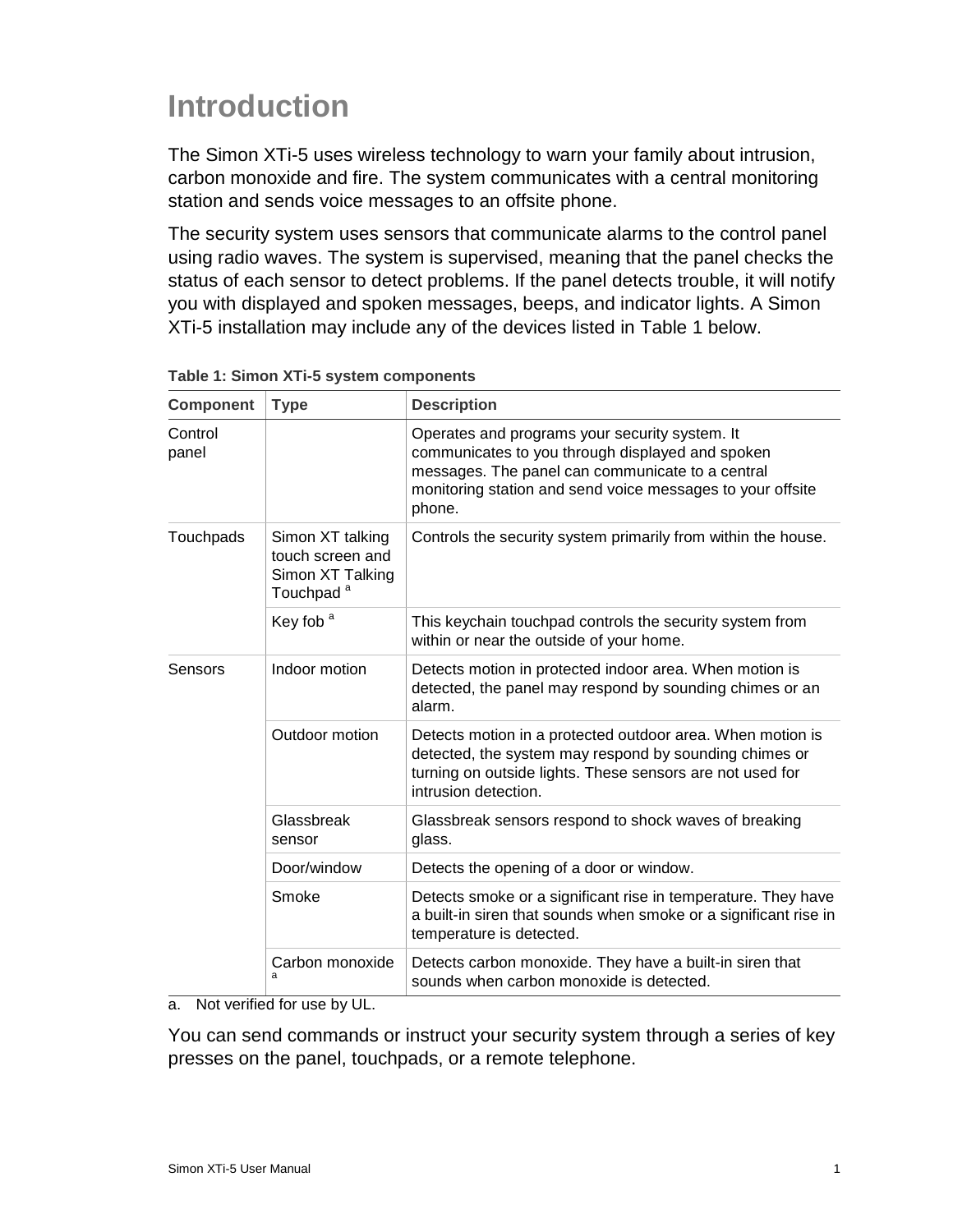|  |  |  | Table 2: System communication devices |  |
|--|--|--|---------------------------------------|--|
|--|--|--|---------------------------------------|--|

| <b>Device</b>                    | <b>Description</b>                                                                                                                                                                                                                                                                                                                                                                                                                                                                                          |
|----------------------------------|-------------------------------------------------------------------------------------------------------------------------------------------------------------------------------------------------------------------------------------------------------------------------------------------------------------------------------------------------------------------------------------------------------------------------------------------------------------------------------------------------------------|
| Control panel                    | You can enter commands for your security system using the graphical<br>user interface on the panel. Depending on how your system is<br>programmed, you may need to enter an access code for certain<br>commands. An access code is a numeric code that allows<br>authorization to operate your security system.                                                                                                                                                                                             |
| Simon XT talking touch<br>screen | The two-way talking touch screen is a wireless device that provides a<br>graphical user interface that allows you to: arm the system (doors,<br>windows, and motion sensors), disarm the system, activate a panic<br>alarm to call the central monitoring station in an emergency, check<br>system status, and turn system controlled lights on or off, all while<br>providing voice feedback. The touch screen also provides trouble<br>beeps, entry/exit beeps and alarm sounds (Panic, Police, or Fire). |
| Key fob                          | Key fobs are handy for simple arming and disarming control functions.<br>They are portable and can be carried offsite in a purse or pocket.                                                                                                                                                                                                                                                                                                                                                                 |
| Telephone                        | Touchtone telephones can be used to communicate with your system<br>while you are offsite. Ask your installer if you have this feature.                                                                                                                                                                                                                                                                                                                                                                     |

**Note:** The default master code is 1-2-3-4 when the security system is shipped from the factory. You should change your code after your system is installed.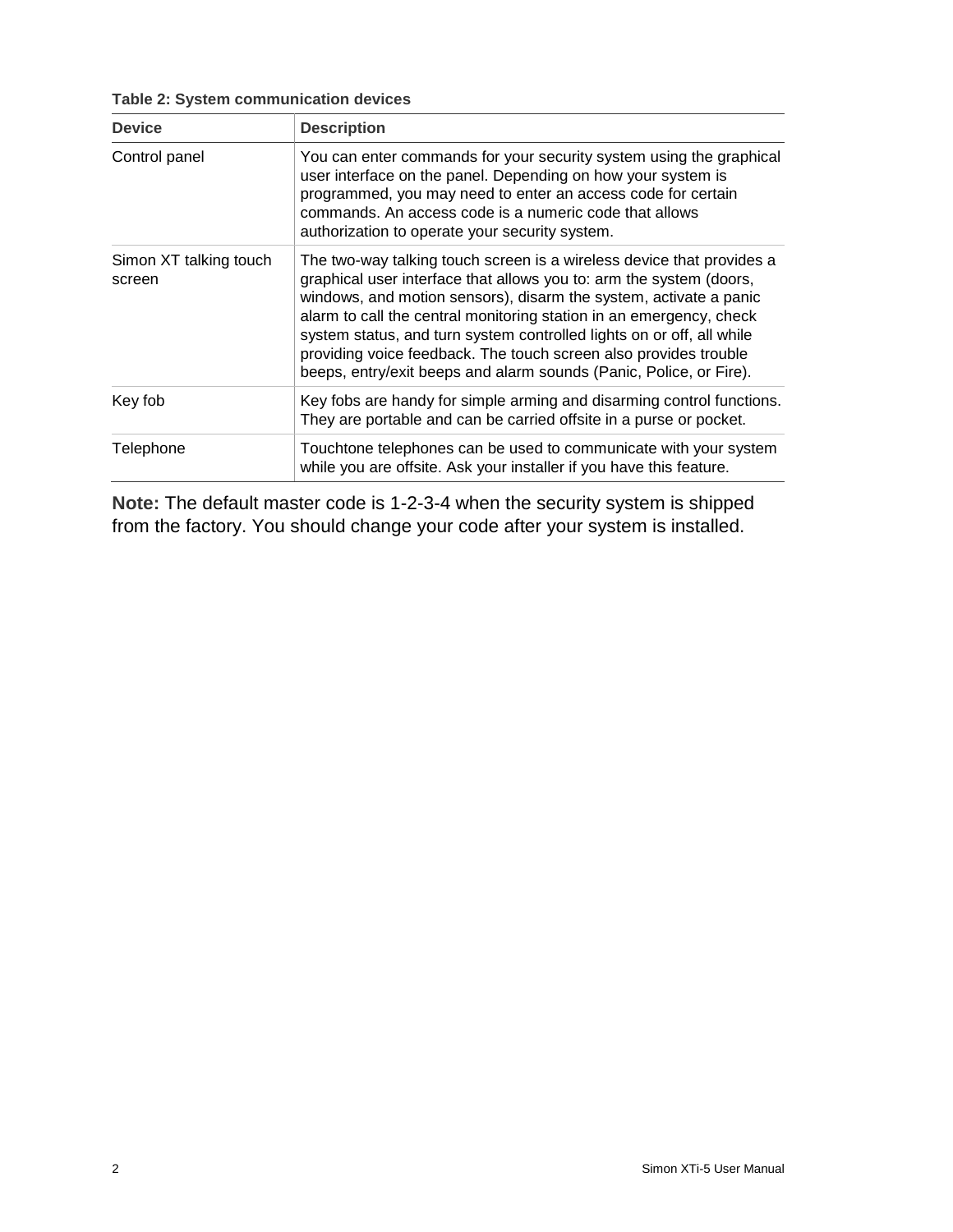# <span id="page-8-0"></span>**Using the Simon XTi-5 security system**

You can operate the self-contained security system through several different methods:

- Use the main screen icons to arm/disarm the system when you enter or exit your home, check system status, and to determine which sensors are active.
- Use the emergency screen to communicate with the central monitoring station to report emergency panic, police, or fire alarms.
- From the home screen, press the Status & Settings **in the literal conting of** icon to program certain user features. (See System configuration **on page 20**).

**Note**: Upon initial installation, the battery may not be fully charged for as long as 36 hours. A low battery icon will be present and trouble beeps will sound until the battery is sufficiently charged. After the initial charge, should the panel lose AC Power and experience a low battery condition, the icon will appear and trouble beeps will sound unless silenced. You can silence trouble beeps by:

- Arming or disarming the system.
	- or

• Pressing the STATUS & SETTINGS icon and pressing LISTEN next to Panel Status.

This will disable the sounder for 4 hours but the trouble indication will remain until the battery is recharged.

Contact your installer to replace your backup battery.

This system is intended to be checked by a qualified technician at least once every 3 years.

### <span id="page-8-1"></span>**Panel controls**

The self-contained panel provides the user interface for system operation and programming system functions.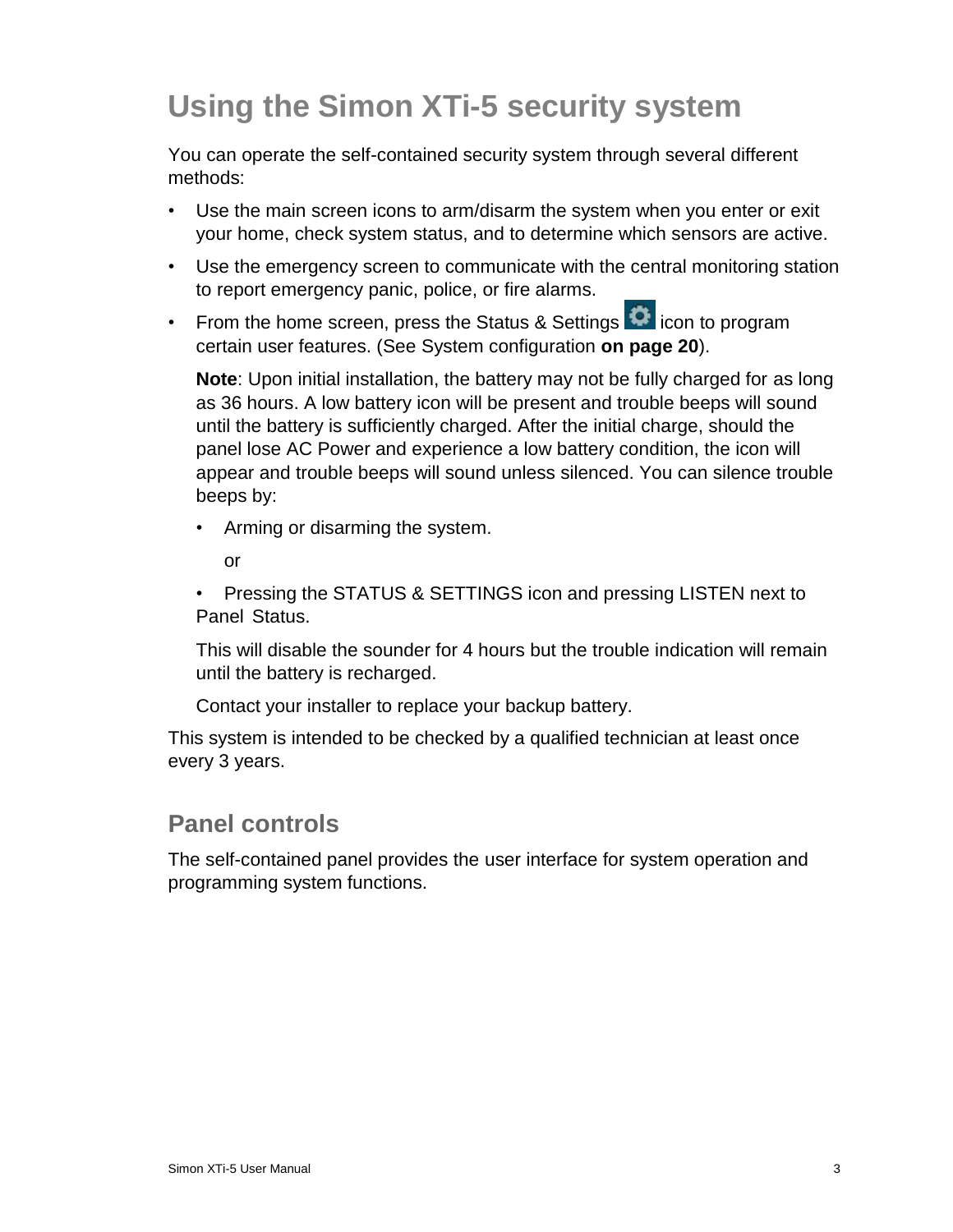

**Note**: The touch screen in Figure 1 above is an example. Your touch screen and system may be configured differently.

Table 3 below provides a description of the panel's graphical user interface and audio.

| <b>Control</b>                                                                               | <b>Description</b>                          |  |
|----------------------------------------------------------------------------------------------|---------------------------------------------|--|
| Piezo siren                                                                                  | Provides alarm beeps and status beeps.      |  |
| Provides a graphical user interface for programming and system<br>Touch screen<br>operation. |                                             |  |
| Used to communicate with the central monitoring station after an<br>Microphone<br>alarm.     |                                             |  |
| Speaker                                                                                      | Provides voice output and sounds key beeps. |  |

#### **Table 3: Panel features**

#### <span id="page-9-0"></span>**Main touch screen display**

While the panel is idle, the screen displays:

#### **Table 4: Main screen icons**

| <b>EMERGENCY</b> | Access the emergency screen to select the appropriate emergency icon<br>(Panic, Police, or Fire).                                                                                                                                                                            |
|------------------|------------------------------------------------------------------------------------------------------------------------------------------------------------------------------------------------------------------------------------------------------------------------------|
| Time             | The current system time                                                                                                                                                                                                                                                      |
| UA EI            | These icons only appear in red on the main screen if the backup battery is<br>not fully charged or the AC power is not working correctly. It is<br>recommended that the backup battery be replaced every 3-5 years.<br>Contact your installer to replace the backup battery. |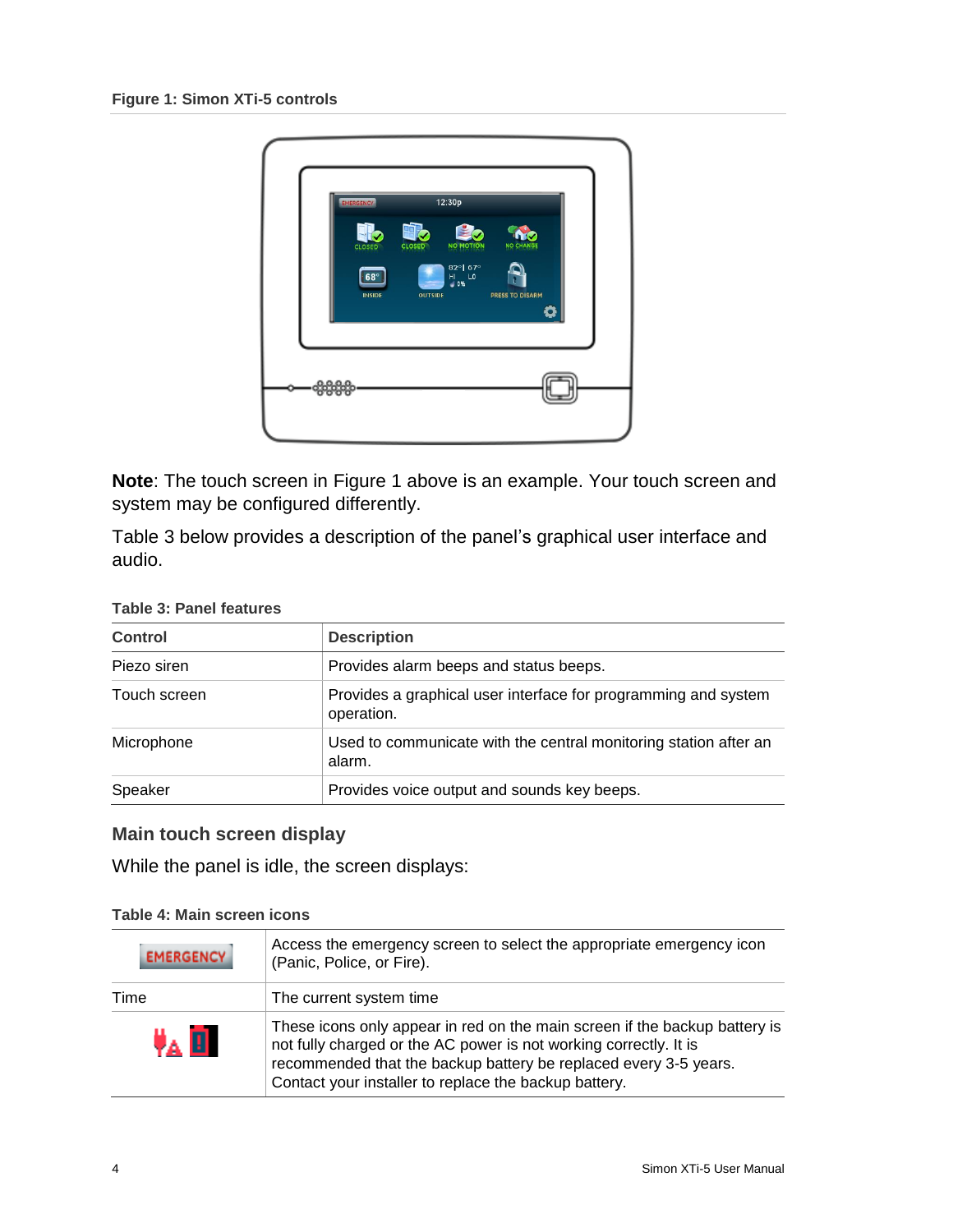|                   | Depicts monitored door status. A green check indicates all monitored<br>doors are closed. A red exclamation point indicates one or more doors are<br>open. N/A indicates your system is not configured to support door<br>sensors.                                                                                                                                                                                                                                                                               |
|-------------------|------------------------------------------------------------------------------------------------------------------------------------------------------------------------------------------------------------------------------------------------------------------------------------------------------------------------------------------------------------------------------------------------------------------------------------------------------------------------------------------------------------------|
|                   | Depicts monitored window status. A green check indicates all monitored<br>windows are closed. A red exclamation point indicates one or more<br>windows are open. N/A indicates your system is not configured to support<br>window sensors.                                                                                                                                                                                                                                                                       |
|                   | Depicts motion detected by the motion sensors in your home. A green<br>check indicates no recent motion detected. A red exclamation point<br>indicates motion was detected within the last 10 minutes. A typical use for<br>this feature would be to have a Simon two-way talking touch screen in the<br>garage to see if movement is detected in the home before you enter the<br>home. N/A indicates your system is not configured to support motion<br>sensors.                                               |
|                   | Depicts other changes to protected property in your system. For example<br>activation of a water sensor, freeze sensor, or the movement of protected<br>items. A green check indicates no change since the last time you visited<br>(for movement of a protected item) and all sensors are closed (water or<br>freeze sensors). A red exclamation point indicates either a sensor is<br>tripped or there is unacknowledged activity. N/A indicates your system is<br>not configured to support property sensors. |
| <b>RESS TO AR</b> | Depending on the current arming state of your machine, one of these<br>icons will be displayed. Press the ARM icon to access the Arming Screen.<br>Press a DISARM icon, and provide a valid access code, to disarm your<br>system.                                                                                                                                                                                                                                                                               |
| PRESS TO DISARM   | Note: When disarming the system, only intrusion/burglary sensors are<br>disarmed. Environmental sensors, such as smoke and carbon monoxide<br>detectors, stay active at all times.<br>Note: Depending on your configuration, the Motions Only icon may not                                                                                                                                                                                                                                                       |
|                   | appear.                                                                                                                                                                                                                                                                                                                                                                                                                                                                                                          |
|                   | Press to access the settings screen.                                                                                                                                                                                                                                                                                                                                                                                                                                                                             |
|                   | This yellow triangle indicates faults within the system.                                                                                                                                                                                                                                                                                                                                                                                                                                                         |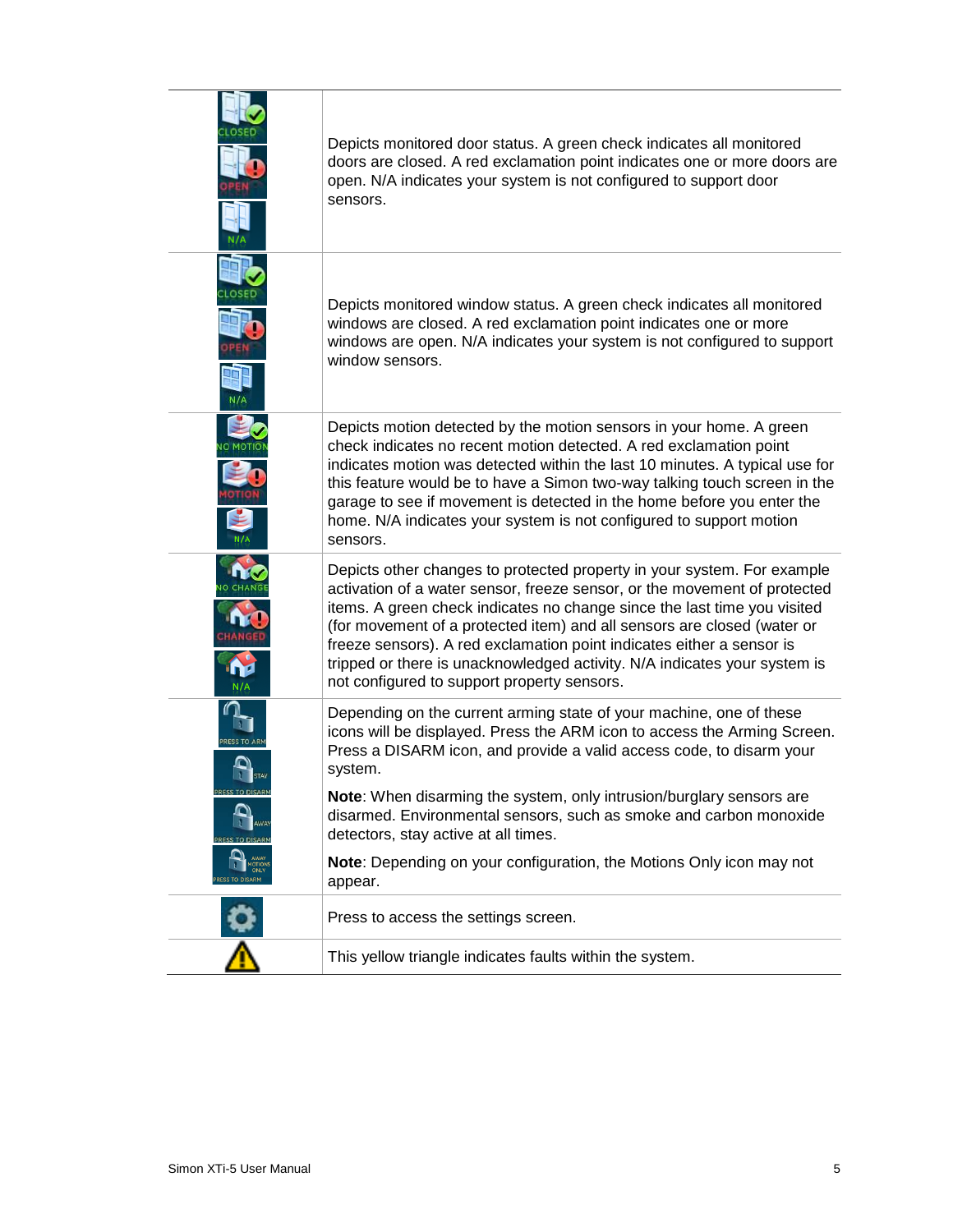# <span id="page-11-0"></span>**Simon XTi-5 features**

The Simon XTi-5 features provide you with the ability to perform the following functions:

- Arm perimeter (doors and windows) and interior (motion) sensors to indicate intruders.
- Use the emergency screen to send quick response alerts to the central monitoring station.
- Access the system from a key fob (similar to the one used for your car).
- Access the system from a remote telephone.
- Disable sensors so you can leave a window open while the system is armed.
- Get an audio alert when a protected door is opened while the system is disarmed.
- Get an audio alert if movement of a protected asset is detected (group 43).

#### <span id="page-11-1"></span>**Cross-zoning**

Cross zoning (two-trip) refers to two different motion sensors that must be tripped within two minutes of each other to report an alarm to the central station. Figure 2 below shows the path of a person walking from the kitchen to the living room. When the person is detected walking through the kitchen, the motion sensor in the kitchen is tripped, sounding a local alarm. If motion is detected by the living room motion sensor within two minutes, an alarm report will be sent to the central station.

**Note**: Contact your installer for more information.





**Path of person walking**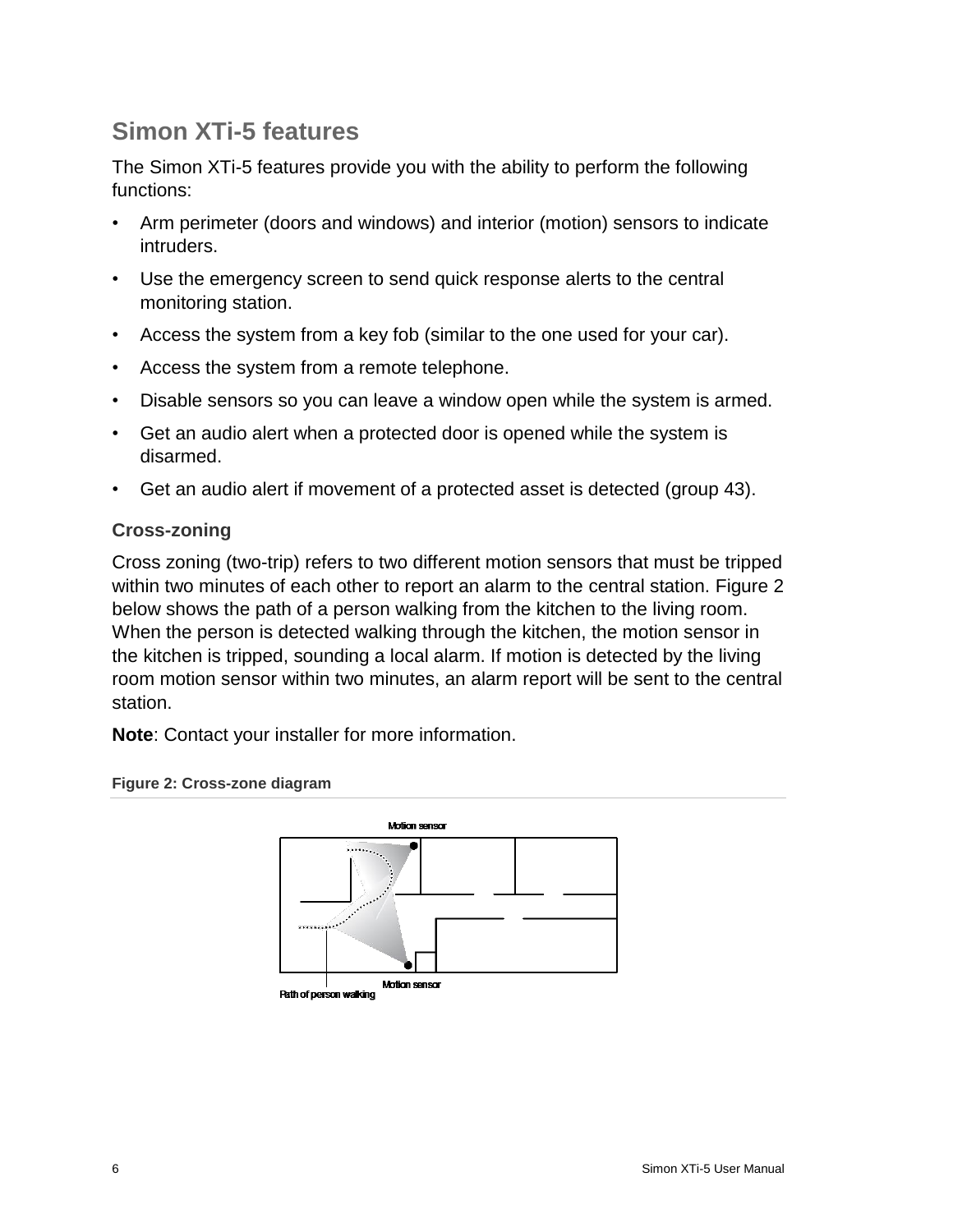# <span id="page-12-0"></span>**Home security**

The Simon XTi-5 allows you to control which sensors are active at any given time. Table 5 below describes the arming levels that you can set from the control panel.

| Level          | <b>Function</b>                          | <b>Description</b>                                                                                                                                                                           |
|----------------|------------------------------------------|----------------------------------------------------------------------------------------------------------------------------------------------------------------------------------------------|
| 1              | Disarm                                   | In this level, only 24-hour sensors are active. Environmental<br>sensors (such as smoke or carbon monoxide detectors) stay<br>active at all times.                                           |
| 2              | Arm door and<br>window sensors<br>(stay) | This level arms the door and window sensors, while leaving the<br>interior motion sensors disarmed.                                                                                          |
| 3              | Arm motion sensors<br>(away)             | This level arms the interior motion sensors, while leaving the<br>exterior door and window sensors disarmed.<br><b>Note:</b> Depending on your configuration, this option may not<br>appear. |
| $\overline{4}$ | Arm doors/windows<br>and motion sensors  | This level arms all sensors.                                                                                                                                                                 |

**Table 5: Arming levels**

#### <span id="page-12-1"></span>**Arming/disarming**

Arming a sensor makes it active and allows the panel to generate an alarm when a door or window is opened or when an unauthorized person enters a specific area. Disarming makes the sensor inactive in the system. The current arming level is shown on the screen (see Table 4 on page 4) and changes in arming level are announced on the speaker.

#### <span id="page-12-2"></span>**Arming errors**

If you select an arming option on the Arm screen, and there is an arming problem, an arming error message screen will appear, indicating what the problem is and how to correct it. For example, you might see a message that indicates that you need to close the front door.

Correct the problem as indicated or press Bypass. You will see the arming countdown message at the bottom of the screen. You can press Cancel and enter your code to stop the arming process.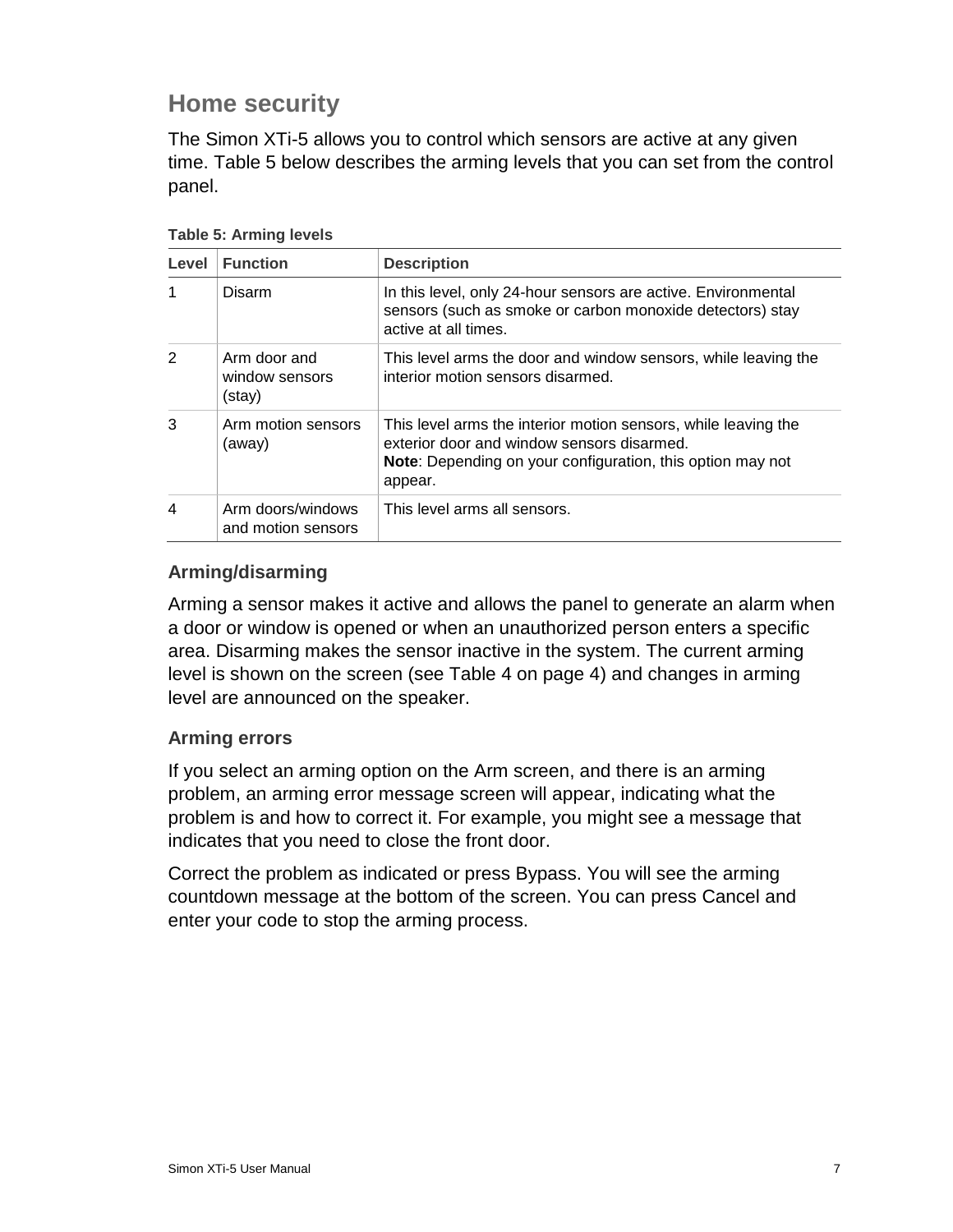#### **Figure 3: Pre arm screen**



**To disarm (level 1):**

- 1. Press PRESS TO DISARM.
- 2. Enter your code when the keypad screen appears.

| <b>EMERGENCY</b>         | 12:30p |   | <b>X</b> CLOSE |
|--------------------------|--------|---|----------------|
| <b>Enter Access Code</b> |        |   |                |
|                          |        |   | 6              |
|                          |        | 8 |                |
| <b>CLEAR</b>             | ×      |   |                |

The panel displays and speaks Disarmed and the panel beeps once.

#### **To arm doors and windows (level 2):**

- 1. Ensure that all doors and windows are closed.
- 2. Press PRESS TO ARM
- 3. Press DOORS & WINDOWS ONLY (STAY) (see Figure 3 above).
- 4. If a code is required, enter your code when the keypad screen appears.

The panel speaks Doors and Windows On and starts an exit delay, and sounds exit beeps in groups of two until the exit delay expires. To cancel arming press CANCEL ARMING on the countdown screen.

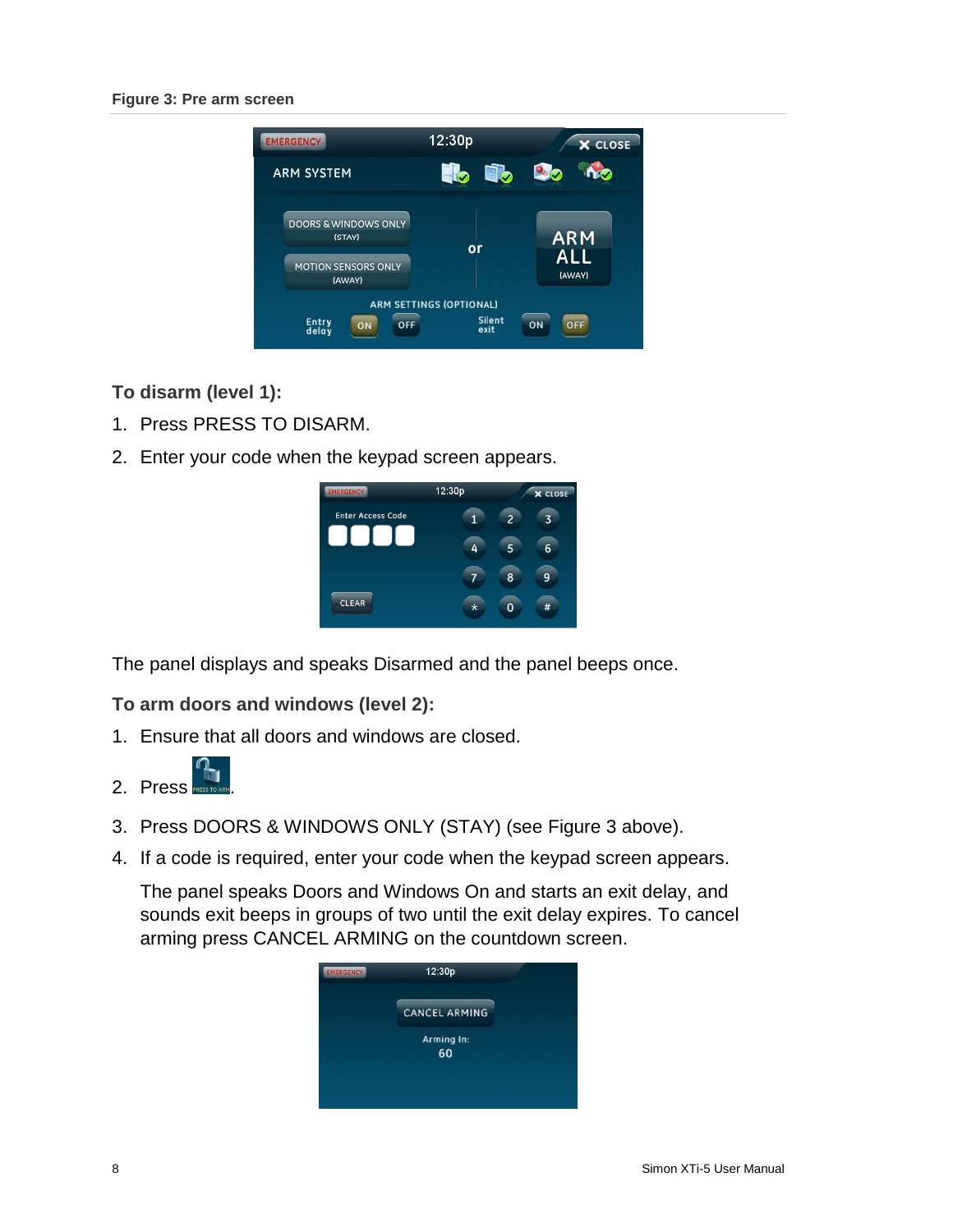**To arm motion sensors (level 3):**

- 1. Press .
- 2. Press MOTION SENSORS ONLY (AWAY) (see Figure 3 on page 8).
- 3. If a code is required, enter your code when the keypad screen appears.

The panel speaks Motions On, starts an exit delay, and sounds exit beeps in groups of three until the exit delay expires.

**Note**: Depending on your configuration, this option may not appear.

#### **To arm doors, windows, and motion sensors (level 4):**



- 2. Press ARM ALL (AWAY) (see Figure 3 on page 8).
- 3. If a code is required, enter your code when the keypad screen appears.

The panel speaks Doors and Windows On, Motions On, starts an exit delay, and sounds exit beeps in groups of four until the exit delay expires.

#### <span id="page-14-0"></span>**Unvacated premises**

Unvacated premises is a feature that determines whether the system automatically arms down to level 2 (doors and windows) if you arm the system to level 4 (doors, windows, and motion sensors) without opening or closing a perimeter door (on), or remains at the armed level chosen (off). This feature does not work from a key fob. Autobypass must be on for this feature to work.

Ask your installer how this option is programmed.

#### <span id="page-14-1"></span>**Swinger shutdown**

This setting determines if a sensor or zone will go into alarm only once during an arming period (an active arming level) and will not be active again until the alarm is canceled (Swinger Shutdown is enabled) or the sensor or zone will always be active and will go into alarm multiple times during an arming period (an active arming level) without canceling the alarm (Swinger Shutdown is disabled).

**Note**: Swinger shutdown does not affect Smoke, Fire, Carbon Monoxide and Environmental sensors.

Ask your installer how this option is programmed and have them explain how it will affect your system operation.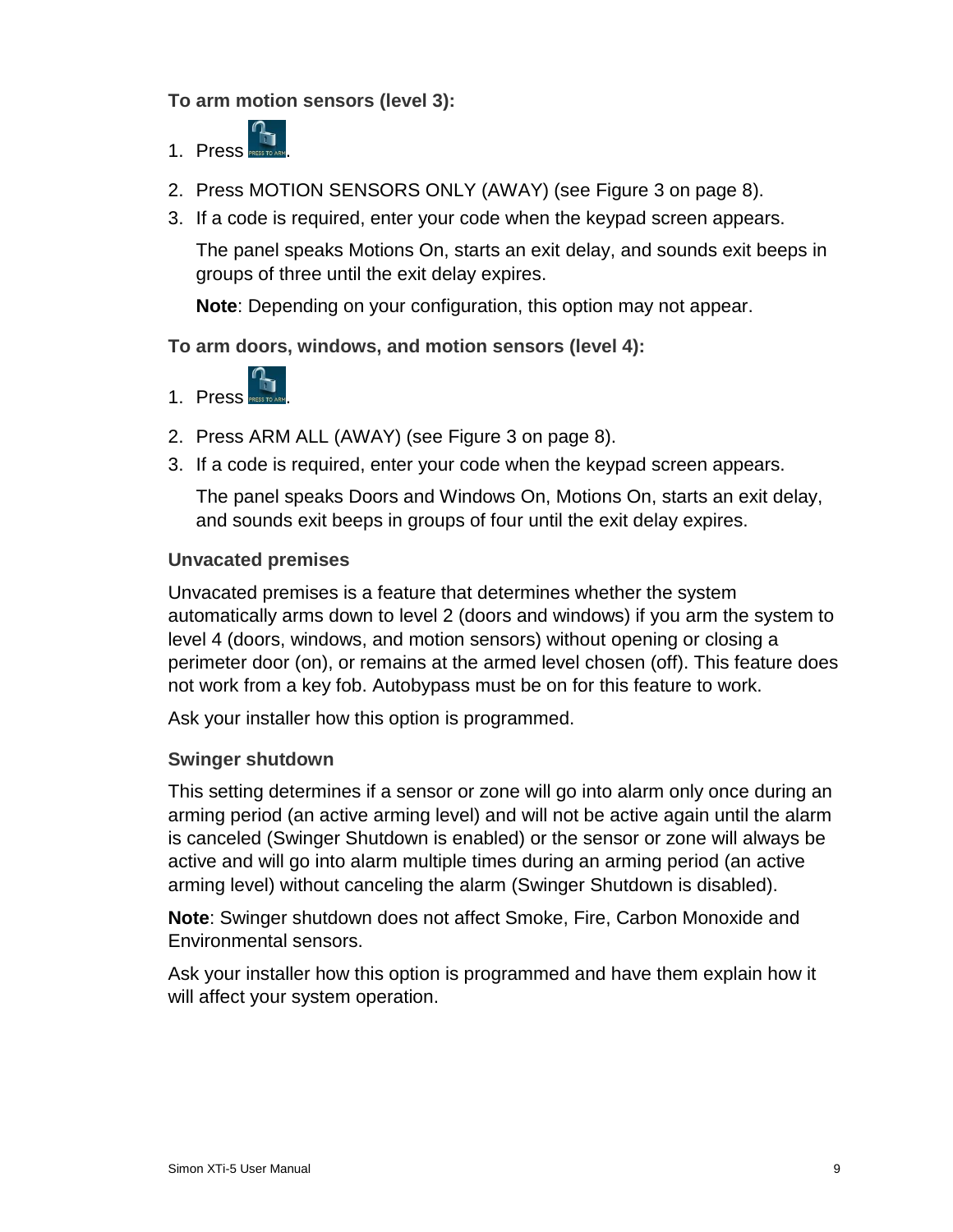# <span id="page-15-0"></span>**Exit/entry delay**

Your Simon XTi-5 provides a delay after entering or exiting your home before the system is armed or disarmed. Table 6 below provides details for the entry and exit delay features.

| <b>Function</b>       | <b>Description</b>                                                                                                                                                                                                                                                                                                                                                                                     |  |
|-----------------------|--------------------------------------------------------------------------------------------------------------------------------------------------------------------------------------------------------------------------------------------------------------------------------------------------------------------------------------------------------------------------------------------------------|--|
| Entry delay           | Some active sensors cause immediate alarms when tripped. Other<br>sensors, if enrolled in a delayed response group, start an entry<br>delay that lets you enter the premises and disarm the system. When<br>you enter your home, you will hear beeps during the entry delay<br>(see "Status beeps" on page 17). If the system has not been<br>disarmed by the end of the entry delay, an alarm occurs. |  |
|                       | The entry delay time is programmed by the installer.                                                                                                                                                                                                                                                                                                                                                   |  |
| No delay              | If the system was armed with the no delay feature activated, there<br>will be no entry delay and the alarm will occur immediately.                                                                                                                                                                                                                                                                     |  |
| Exit delay            | The exit delay is the amount of time the system gives you to exit the<br>home before the system is armed. During the delay, you can vacate<br>the premises through a delayed response door without causing an<br>alarm. Beeps will sound during the exit delay (see "Status beeps" on<br>page 17). The exit delay time is programmed by the installer.                                                 |  |
| Protest during arming | The system may protest an arming level change if certain abnormal<br>conditions exist. If a sensor that is active in the requested arming<br>level is open, the system sounds protest beeps and automatically<br>bypasses the open sensor (depending on the system configuration).                                                                                                                     |  |

**Table 6: Entry and exit delay details**

#### <span id="page-15-1"></span>**Silent exit**

The silent exit feature silences the status beeps that accompany the exit delay. Press ON next to Silent exit (Figure 3 on page 8) before pressing the arming level icon to silence status beeps. The panel will still beep at the beginning and end of the exit delay.

**Note:** Enabling silent exit doubles the exit delay time.

#### <span id="page-15-2"></span>**No entry delay**

Use the no entry delay feature when you are staying at home, or when you are away from home and will carry a wireless keyfob to disarm the system before opening a protected door. Check with your installer to find out how this option is programmed.

1. Close all door and windows.



3. Press the OFF next to Entry Delay (see Figure 3 on page 8).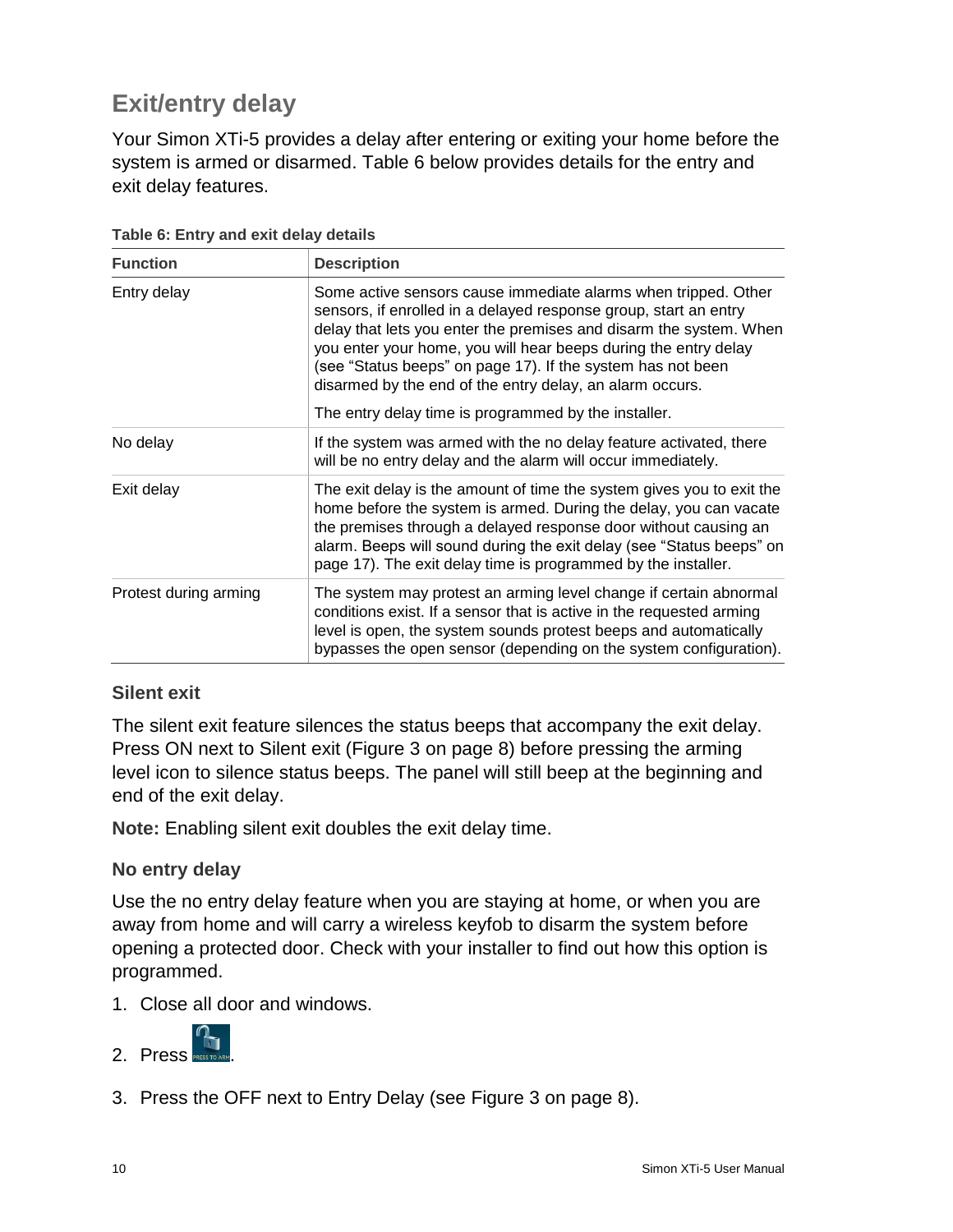4. Press your desired arming level. The arming countdown begins.

The screen displays  $\bullet$  (clock with a red strike through) with your arming level and speaks Doors and Windows On, No Entry Delay.

**Note:** To avoid causing an alarm, you must disarm the system with a wireless keyfob before entering your home.

#### <span id="page-16-0"></span>**Quick exit**

Use the quick exit feature when you want to briefly leave the house while the system is stilled armed (for instance to get the newspaper). This feature must be enabled by your installer.

**To enable Quick Exit:**

- 1. Press PRESS TO DISARM.
- 2. Press  $\frac{QUICK}{EMT}$  on the touch screen.

This will start a 2 minute timer that will allow a designated exit door to be open and closed once without triggering an alarm.

**Note:** The designated door may be opened and closed only once. If you close the designated door behind you when you exit, you will need to disarm the system upon re-entering. Leave the designated door open while using the quick exit feature.

#### <span id="page-16-1"></span>**Exit delay extension**

If enabled by your installer, the exit delay extension feature will recognize when you arm the system, leave your house and then quickly re-enter (for example, if you forget your car keys). If this happens, the system will restart your exit delay to give you the full exit delay again.

### <span id="page-16-2"></span>**Bypassing sensors**

Bypassing a sensor allows you to open the sensor while the system is armed. For example, if your doors and windows are armed and you want to open your kitchen window, but do not want to disarm the entire system, you can bypass the kitchen window sensor and then open the kitchen window without causing an alarm. Bypassed sensors are automatically unbypassed when the arming level is changed to a level where the sensor is not active.

**To bypass, or unbypass, a sensor:**

- 1. Press  $\bullet$
- 2. Press SELECT Direct Bypass SELECT
- 3. Enter your master code.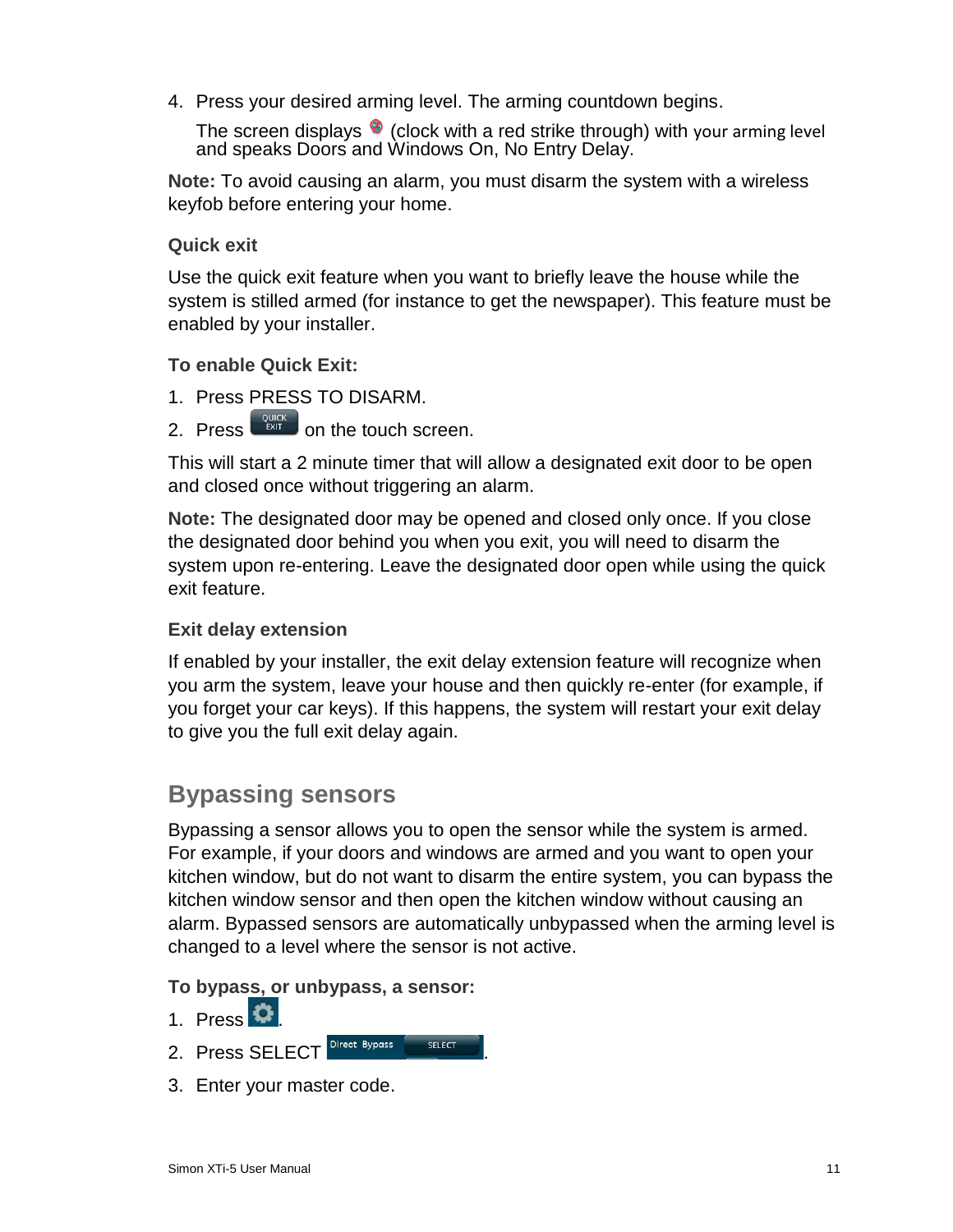4. Next to the sensor name, select **BYPASSED** to bypass the selected sensor, or **EVPASSED** to not bypass the selected sensor.

# <span id="page-17-0"></span>**Alarms**

The system provides a series of alarms that indicate an unusual occurrence. When an alarm is active, the red alarm pop-up display shows with a message explaining what caused the alarm:



**To listen to and cancel an alarm:**

- 1. If you would like to hear additional alarm information, press Listen.
- 2. To cancel the alarm, press the red alarm icon and enter a valid master or user code.

After alarms are canceled, the system will be disarmed.

#### <span id="page-17-1"></span>**Fire alarm verification**

If this option is off, the panel immediately reports to the central station when a smoke detector goes into alarm.

With this option on, if a single smoke detector goes into alarm, the panel will not report for 60 seconds unless another smoke detector goes into alarm. If the first smoke detector is cleared of an alarm within the first 60 seconds, no report will be sent to the central station unless it or a second smoke detector goes into alarm within the panel siren timeout period (5 minutes).

Ask your installer how this option is programmed.

#### <span id="page-17-2"></span>**Canceling and preventing accidental alarms**

One of the biggest concerns you might have regarding your security system is causing an accidental alarm. Most accidental alarms occur when leaving the residence after arming the system or before disarming the system upon your return.

There is a communicator delay (dialer delay) of 30 seconds programmed into the panel. The panel will delay 30 seconds before dialing the central monitoring station remote phone to send reports. You can have your installer program this delay time between 15 and 45 seconds. To cancel an accidental alarm before the programmed dialer delay time expires, press the red alarm pop-up and enter your access code. The panel will speak Alarm Communication Cancelled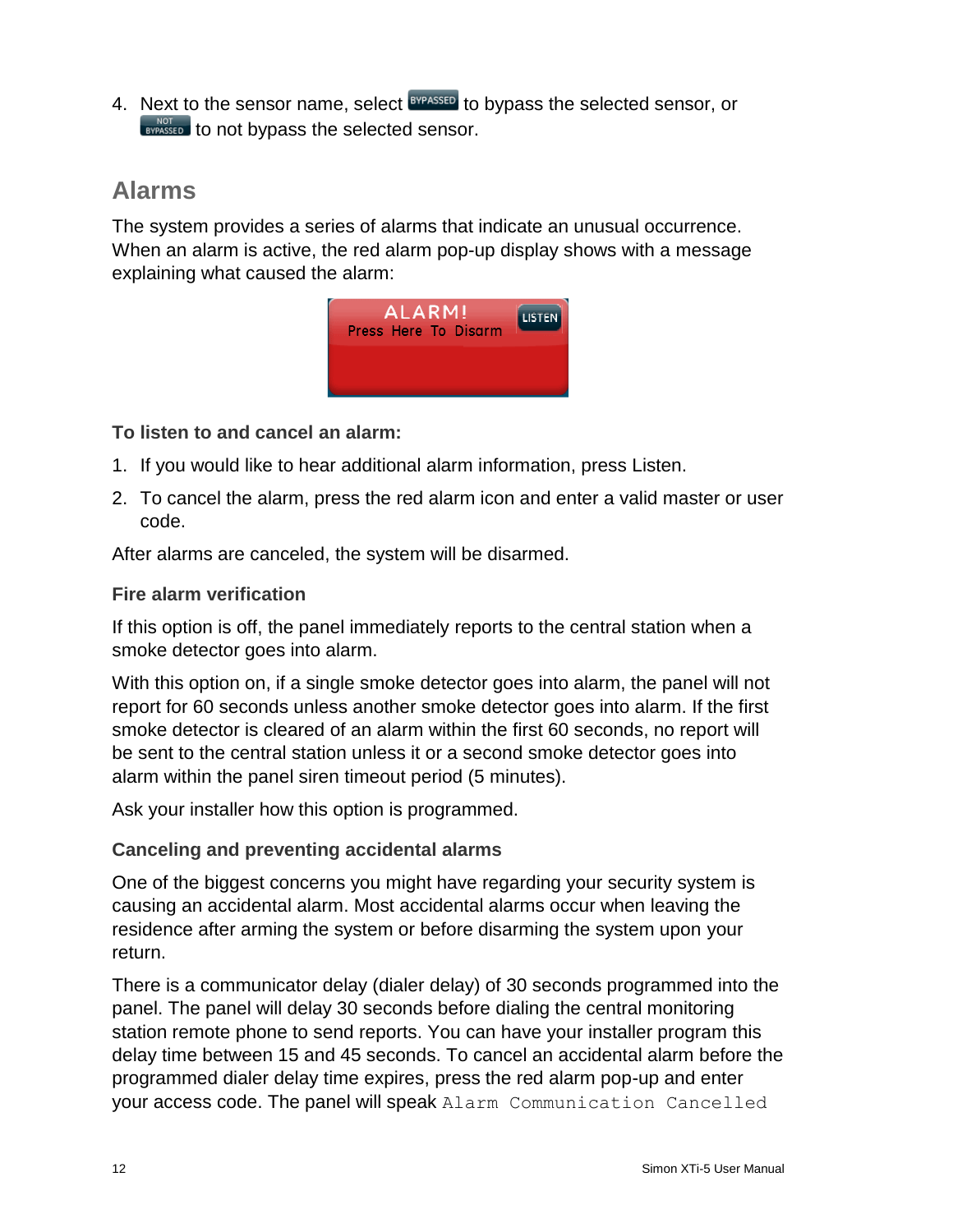and sound beeps. If the panel announces "Alarm Cancelled", the alarm report was sent to the central monitoring station. (optional) *The central monitoring station should be contacted to report the false alarm.*

**Note**: There is no dialer delay for fire alarms.

#### <span id="page-18-0"></span>**Guidelines for preventing accidental alarms**

Use the following guidelines to prevent accidental alarms:

- Close doors and windows before you leave your house.
- Gather your belongings, so you can exit immediately after arming the system.
- Always enter and exit within the programmed delay times.
- Make sure you leave through a door that has a delay time set for it.
- Disarm your system immediately upon returning home.
- Be aware of the devices in your system and learn how each one operates.
- If you have pets, ask your installer if you need pet lenses in your motion detectors.
- Check the location of your smoke detectors. Smoke detectors near bathrooms and kitchens can be tripped by steam and smoke formed by cooking.
- Make a note of the display, system beeps, and indicator lights that indicate the current system status.

### <span id="page-18-1"></span>**Chimes**

Use the chime feature to signal when a protected door is opened while the system is disarmed. The panel chimes twice when a chime sensor is tripped, if the chime mode is enabled. This feature allows you to be notified when family members are going in and out of your home. The chime and special chime features are turned on or off in the System menu. See "Chime" on page 23 and "Special chime" on page 23.

**Note:** If there are no chime sensors in your system, the chime option will not appear in the System menu.

#### <span id="page-18-2"></span>**Voice chime**

Your installer may have programmed the system to speak the sensor name or make a custom chime sound when a chime sensor is tripped. The chime sound, if programmed, will be played in place of the standard chime beeps.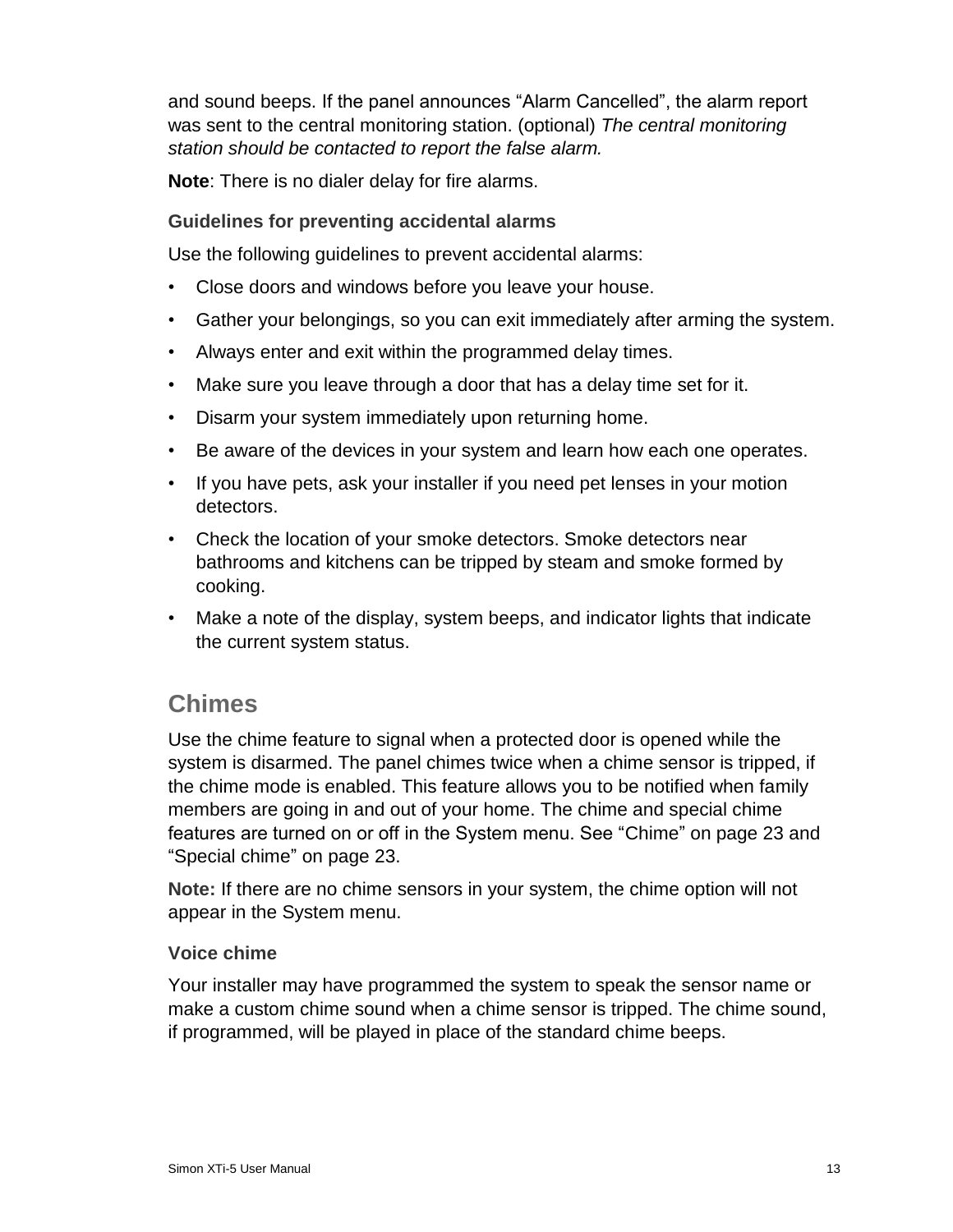#### <span id="page-19-0"></span>**Special chime**

The special chime feature allows you to install motion sensors in a patio or at the front door, and be notified when someone is approaching those areas. These motion sensors are not used for intrusion protection. The panel will chime three times, if the special chime mode is enabled.

**Note:** If there are no special chime sensors in your system, the special chime option will not appear in the System menu.

# <span id="page-19-1"></span>**System status**

Press  $\Omega$  and then press uster next to Panel Status (no code is required) to cause the system to speak the following types of information:

- Alarm conditions
- Alarm history
- Trouble conditions
- Open sensors
- Bypassed sensors

The  $\hat{X}$  icon and  $\frac{M}{N}$  icon have a  $\Delta$  when an abnormal condition such as a trouble sensor exists in the system.

You can clear certain status entries from the system (such as old alarm history) by listening to the message and then pressing Clear next to Panel Status in the Status & Settings screen. Alarm history cannot be cleared when the system is armed.

# <span id="page-19-2"></span>**Using an offsite phone**

(This feature has not been verified for use by UL.)

If enabled by the installer, you can control your Simon XTi-5 system remotely from an offsite phone. The panel answers a phone call according to the dialing method programmed by your installer.

After a certain combination of rings and pauses, the panel will answer the call with the voice prompt Enter Your Access Code. You must enter the correct code to gain access.

If you are interacting with your panel and the panel hangs up on you, the system is calling in a report to the central monitoring station or remote phone due to an action by you or someone at the security system site. The actions listed in Table 7 on page 15 may be performed from an offsite phone.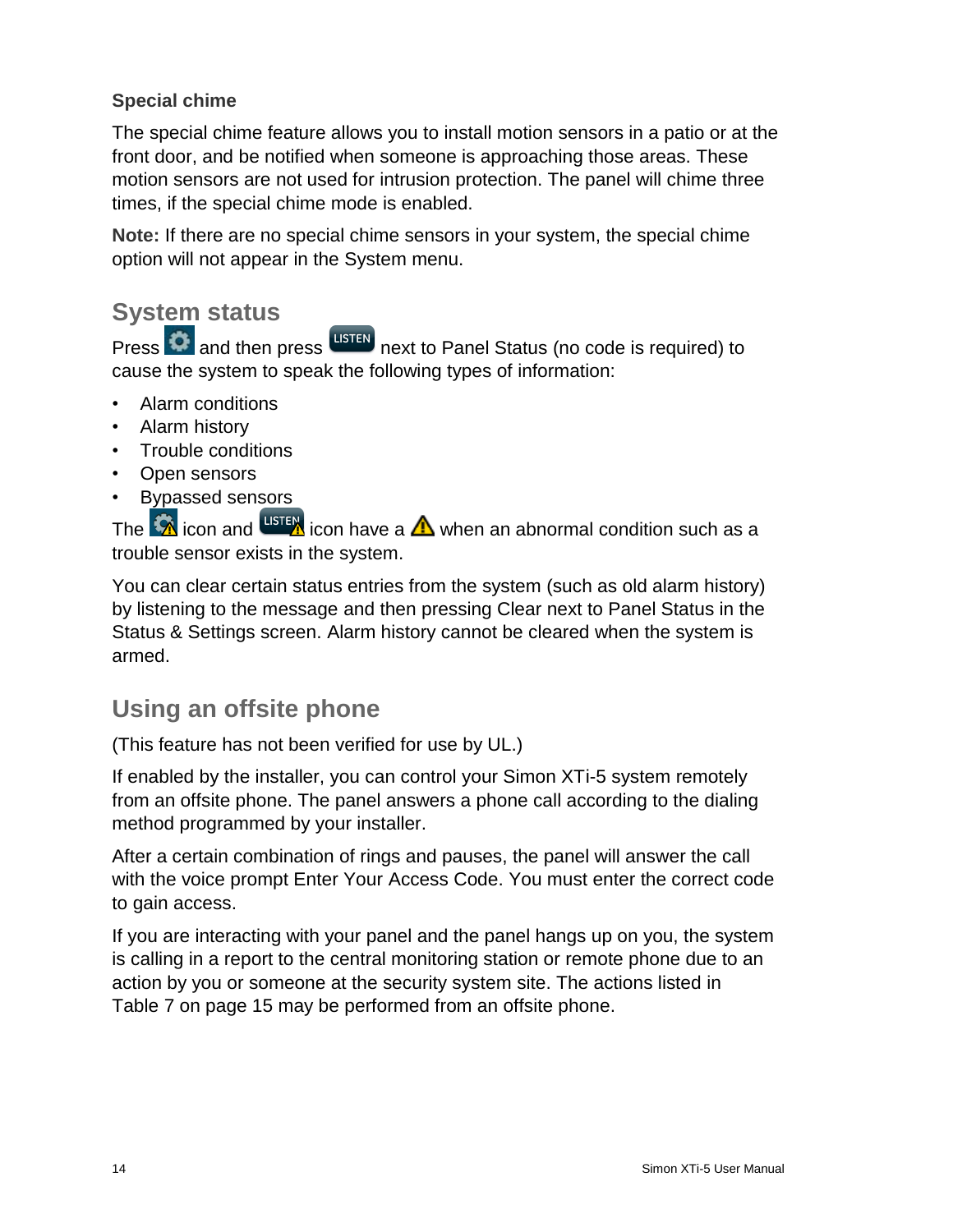**Table 7: Phone controls**

| <b>Action</b>                             | <b>Phone key presses</b>                                                                                                                                                    | <b>Comments</b>                                                                                                                                            |
|-------------------------------------------|-----------------------------------------------------------------------------------------------------------------------------------------------------------------------------|------------------------------------------------------------------------------------------------------------------------------------------------------------|
| Disarm                                    | 1                                                                                                                                                                           | System not already disarmed                                                                                                                                |
| Arm doors and windows                     | 2                                                                                                                                                                           | Press 2 again to activate the no<br>delay feature                                                                                                          |
| Arm motion sensors                        | 3                                                                                                                                                                           |                                                                                                                                                            |
| Arm doors, windows, and<br>motion sensors | 23                                                                                                                                                                          |                                                                                                                                                            |
| Listen in to house                        | 5 to listen in to the house<br>Once in listen in to house the<br>following options are available:<br>0 or 1 to speak<br>٠<br>3 or 6 to listen<br>٠<br>7 to extend call<br>٠ | When in this mode, the user<br>cannot re-enter the previous<br>menu. You must hang up and call<br>back in to the panel to perform<br>additional functions. |
| Check status                              | 0                                                                                                                                                                           |                                                                                                                                                            |
| Hang up                                   | 9                                                                                                                                                                           |                                                                                                                                                            |

# <span id="page-20-0"></span>**Key fobs**

Touchpads are used to control the security system from any location within or near your home.

#### <span id="page-20-1"></span>**Key fob**

If your installer programmed the key fob with no entry delay, and you arm the system with the key fob, you must disarm your system before entering the home to avoid causing an alarm.

If your installer programmed your system for remote touchpad arming, you must enter your home to start the entry delay before you can use your key fob to disarm the system.

**Caution:** To avoid causing false alarms, check with your installer on how your touchpad/key fob options are programmed.

Panic alarms need to be silenced from the panel, a remote touchpad, or another key fob. They cannot be silenced from the same key fob that activated the alarm.

For any key press on the key fob, hold the button until the indicator light blinks. The key fob has the following buttons:

- Lock (closed lock icon)
- Unlock (open lock icon)
- Star (star icon)
- Light (light bulb icon)

Table 8 on page 16 describes how to use the key fob buttons.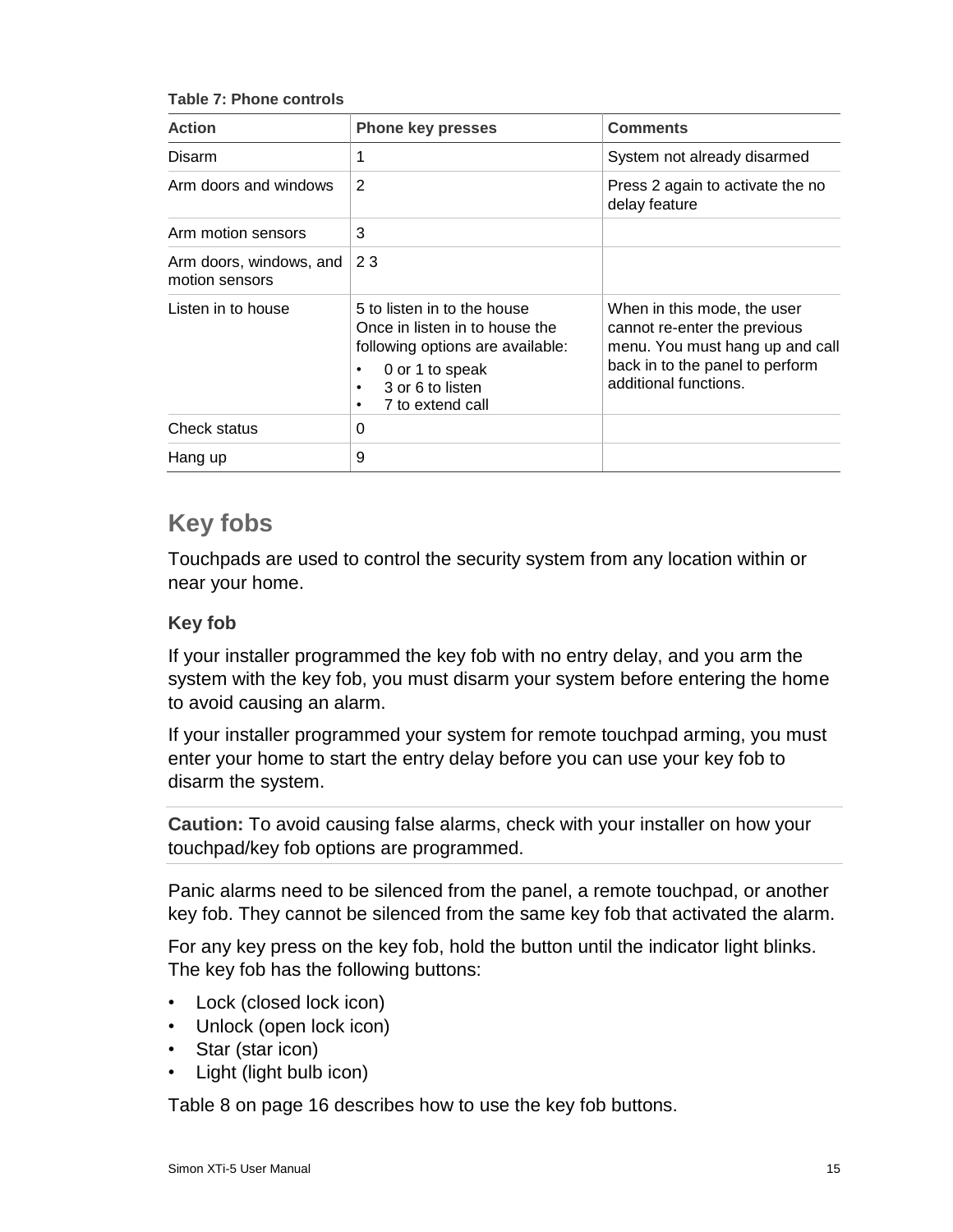#### **Table 8: Key fob button operation**

| <b>Task</b>                                                                                   | <b>Instructions</b>                                                                                                                                          |
|-----------------------------------------------------------------------------------------------|--------------------------------------------------------------------------------------------------------------------------------------------------------------|
| Arm doors and windows.                                                                        | Press the Lock button once.                                                                                                                                  |
| Arm doors, windows, and motion<br>sensors.                                                    | Press the Lock button twice.                                                                                                                                 |
| Send a panic (intrusion, silent, or<br>emergency) alarm to the central<br>monitoring station. | Press the Lock and Unlock buttons simultaneously for 3<br>seconds.<br>(Check with your installer to find out how the key fob<br>panic buttons will operate.) |
| Disarm your security system.                                                                  | Press the Unlock button once.                                                                                                                                |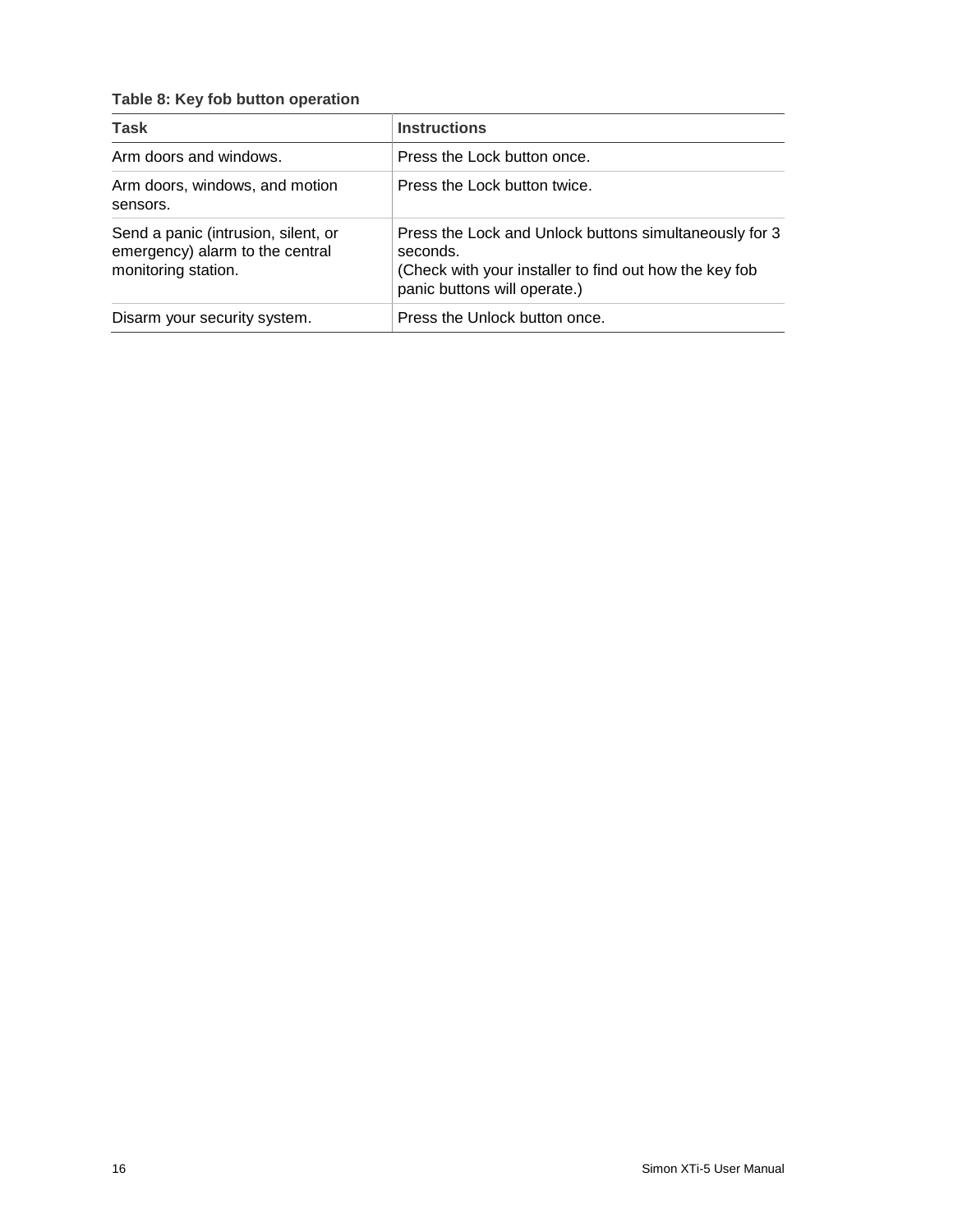# <span id="page-22-0"></span>**How your system communicates**

Your system communicates by using status beeps, alarm sirens, panel screen messages, and trouble beeps.

# <span id="page-22-1"></span>**Status beeps**

The panel sounds status beeps to alert you to various system events and conditions.

**Note:** You may receive a different number of status beeps if you press the icons quickly.

| <b>Activity</b>                                | Beep response                                                                                                                                                                                                                                                            |
|------------------------------------------------|--------------------------------------------------------------------------------------------------------------------------------------------------------------------------------------------------------------------------------------------------------------------------|
| Doors+Windows                                  | Exit delay and entry delay beeps sound two times every 5<br>seconds and two times per second during the last 10 seconds.<br>If silent exit is used, the exit delay beeps will only sound twice<br>when you arm and twice when the exit delay expires.                    |
| <b>Motions</b>                                 | Exit delay and entry delay beeps sound three times every 5<br>seconds and three times per second during the last 10 seconds.<br>If silent exit is used, the exit delay beeps will only sound three<br>times when you arm and three times when the exit delay<br>expires. |
| Doors+Windows and Motions                      | Exit delay and entry delay beeps sound four times every 5<br>seconds and four times per second during the last 10 seconds.<br>If silent exit is used, the exit delay beeps will only sound four<br>times when you arm and four times when the exit delay expires.        |
| Disarm                                         | One beep.                                                                                                                                                                                                                                                                |
| Chime                                          | Two beeps.                                                                                                                                                                                                                                                               |
| Special chime                                  | Three beeps.                                                                                                                                                                                                                                                             |
| Trouble beeps                                  | Six beeps every minute. Press Listen next to Panel Status to<br>stop beeps for 4 hours.                                                                                                                                                                                  |
| No activity beeps <sup>a</sup>                 | Twenty beeps every minute for 5 minutes (feature must be<br>programmed by the installer).                                                                                                                                                                                |
| Property/asset management<br>beep <sup>a</sup> | The panel sounds one beep when an asset group sensor is<br>activated.                                                                                                                                                                                                    |

#### **Table 9: Status beeps**

<span id="page-22-2"></span>a. These features have not been verified for use by UL.

# **Alarm sirens**

Exterior and interior sirens make three different alarm sounds on the premises, each indicating a different type of alarm. Sirens are programmed by the installer to time out and stop sounding after a specified time.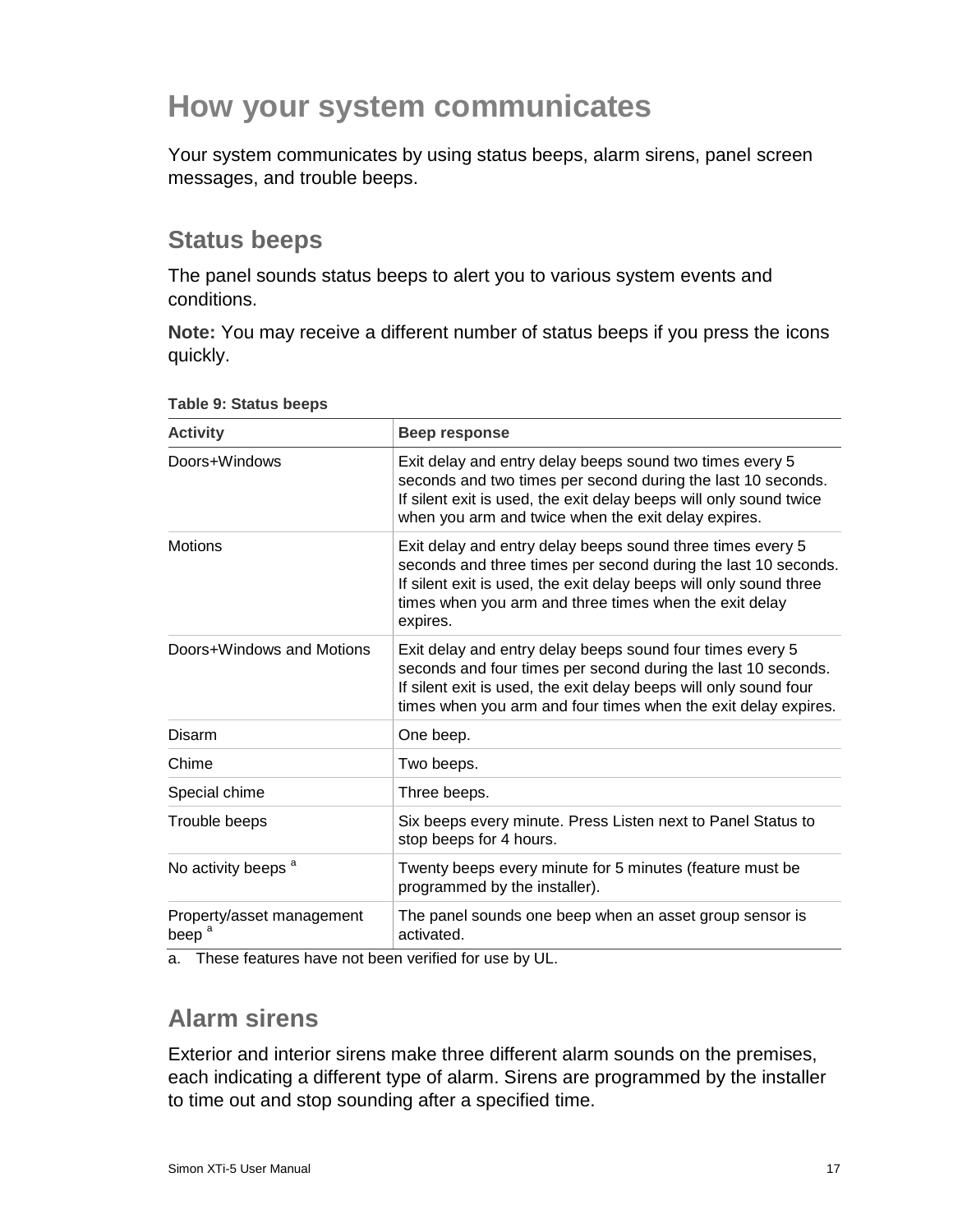**Table 10: Siren sounds**

| <b>Function</b>                       | <b>Fire</b>                                                                                                                                                                                                                         | <b>Intrusion</b> | <b>Emergency</b> |
|---------------------------------------|-------------------------------------------------------------------------------------------------------------------------------------------------------------------------------------------------------------------------------------|------------------|------------------|
| Interior and panel siren   Temporal 3 |                                                                                                                                                                                                                                     | Steady           | Fast on/off      |
| Exterior siren                        | Temporal 3                                                                                                                                                                                                                          | Steady           |                  |
| .<br>$\sim$ $\sim$                    | and the contract of the contract of the contract of the contract of the contract of the contract of the contract of the contract of the contract of the contract of the contract of the contract of the contract of the contra<br>. | .<br>. .         | .<br>.           |

<span id="page-23-0"></span>**Note**: Temporal 3 refers to a continuous pattern of three siren pulses, then off for 1.5 seconds, three siren pulses, then off for 1.5 seconds.

# **Trouble beeps**

Your security system is able to automatically test itself for:

- Power failures
- Low batteries
- Sensor supervision
- Communication trouble with the central monitoring station

When your system detects one of the problems above, six rapid beeps sound

every minute until the trouble condition is corrected. To stop the trouble beeps, press  $\Omega$  and then press the  $\frac{L\text{ISTER}}{L}$  icon or arm then disarm the system while the trouble condition exists. Trouble beeps will resume 4 hours later unless the trouble condition is corrected.

Table 12 describes the trouble beep conditions.

| <b>Condition</b>       | <b>Description</b>                                                                                                                                                                                                                                                                                                                                                                                                                                                                                                                                                                |  |
|------------------------|-----------------------------------------------------------------------------------------------------------------------------------------------------------------------------------------------------------------------------------------------------------------------------------------------------------------------------------------------------------------------------------------------------------------------------------------------------------------------------------------------------------------------------------------------------------------------------------|--|
| AC power failure       | This condition occurs if your security system has been<br>accidentally unplugged or if there has been an AC power outage.<br>The $\mathbf{Y}$ icon will appear in the top left corner of the screen<br>display, and trouble beeps start after 5 minutes. If AC power is not<br>restored within a programmed period of time (5 to 254 minutes, if<br>programmed by the installer), the system will call the central<br>monitoring station. The backup battery, if fully charged, will last for<br>18 to 24 hours (depending on the load applied to the panel) with<br>no AC power. |  |
|                        | In a UL Installation, a new, fully charged battery will last 24 hours<br>with the panel in normal standby condition and still sound an<br>alarm.                                                                                                                                                                                                                                                                                                                                                                                                                                  |  |
| System battery failure | This condition occurs if the emergency backup battery has failed.<br>Trouble beeps will start and the <b>U</b> icon will appear in the top left<br>corner of the main screen. If your AC power is not working, your<br>security system will shut down once the battery has failed. If the<br>condition does not clear after AC power has been restored and 24<br>hours have passed, call your security system dealer.                                                                                                                                                             |  |

**Table 11: Trouble beep conditions**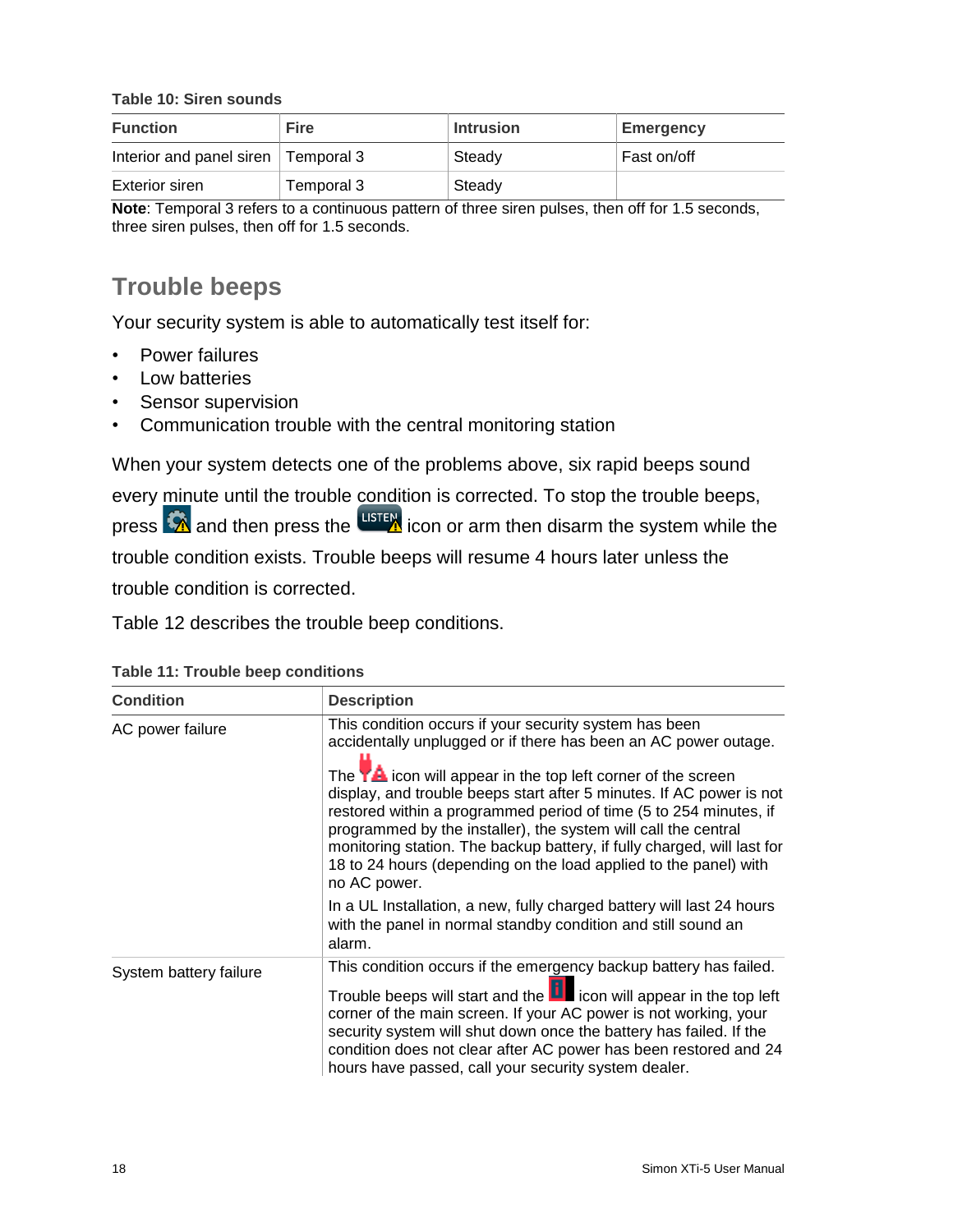| <b>Condition</b>       | <b>Description</b>                                                                                                                                                                                                                                                                                                                                                                                                                         |  |
|------------------------|--------------------------------------------------------------------------------------------------------------------------------------------------------------------------------------------------------------------------------------------------------------------------------------------------------------------------------------------------------------------------------------------------------------------------------------------|--|
| Restoration of power   | This condition occurs after a complete loss of power (AC and<br>battery). When power is restored, the panel will return to the<br>arming state with the same zones bypassed it had prior to losing<br>power.                                                                                                                                                                                                                               |  |
| Sensor failure         | This condition occurs if a sensor is not communicating with the<br>panel. Trouble beeps will start. You may need to call your security<br>system dealer if the problem continues.                                                                                                                                                                                                                                                          |  |
| Sensor low battery     | This condition occurs if a system sensor has a low battery. The<br>sensor may still be communicating with the panel. Trouble beeps                                                                                                                                                                                                                                                                                                         |  |
|                        | will start. Press $\left  \right\rangle$ and then press USTEN in the STATUS &<br>SETTINGS menu. The panel will speak which sensors have low<br>battery. You may need to call your security system dealer to<br>resolve this problem. Some sensor batteries can be replaced by<br>the homeowner.                                                                                                                                            |  |
| Failure to communicate | This condition occurs if your security system could not<br>communicate successfully to the central monitoring station. Your<br>system will try to report to the central monitoring station eight<br>times before it tells you there is a fail-to-communicate problem.<br>Trouble beeps will start and the yellow triangle appears over the<br>settings icon. You may need to call your security system dealer if<br>the problem continues. |  |
| Sensor open            | This condition occurs if a door or window is open or a system<br>sensor has been disturbed and not reset properly. For example, a<br>door/window sensor magnet may have been removed from the<br>sensor. Your system will indicate this condition to you by<br>displaying a red SENSOR OPEN icon (see Table 4 on page 4)<br>and show the $\mathcal{P}_1$ icon in the bottom right of the main screen.                                      |  |
|                        | Correct the problem by resetting the sensor. If this condition<br>continues, call your security system dealer.                                                                                                                                                                                                                                                                                                                             |  |
| Sensor tampered        | This condition occurs when a sensor is physically tampered with,<br>for example, that the cover is taken off one of the sensors. If the<br>system is armed, an alarm will occur and the red alarm pop-up<br>appears. If the system is disarmed, the Sensor icons change to                                                                                                                                                                 |  |
|                        | red (see Table 4 on page 4), $\overline{\mathbf{A}}$ icon appears, and Trouble<br>beeps will start. Correct the problem by resetting the sensor. If<br>this condition continues, call your security system dealer.                                                                                                                                                                                                                         |  |
| RF jam detected        | The panel receiver may be experiencing some interference. The<br>system will call to notify the central monitoring station about this<br>problem.                                                                                                                                                                                                                                                                                          |  |
| <b>Clearing status</b> | Some types of status conditions, such as alarm history, must be<br>cleared manually. To clear system status, press CLEAR next to<br>Panel Status in the STATUS & SETTINGS menu. If the trouble<br>condition was a low system battery, perform a sensor test. The<br>Should disappear if all trouble conditions have been corrected.                                                                                                        |  |
|                        |                                                                                                                                                                                                                                                                                                                                                                                                                                            |  |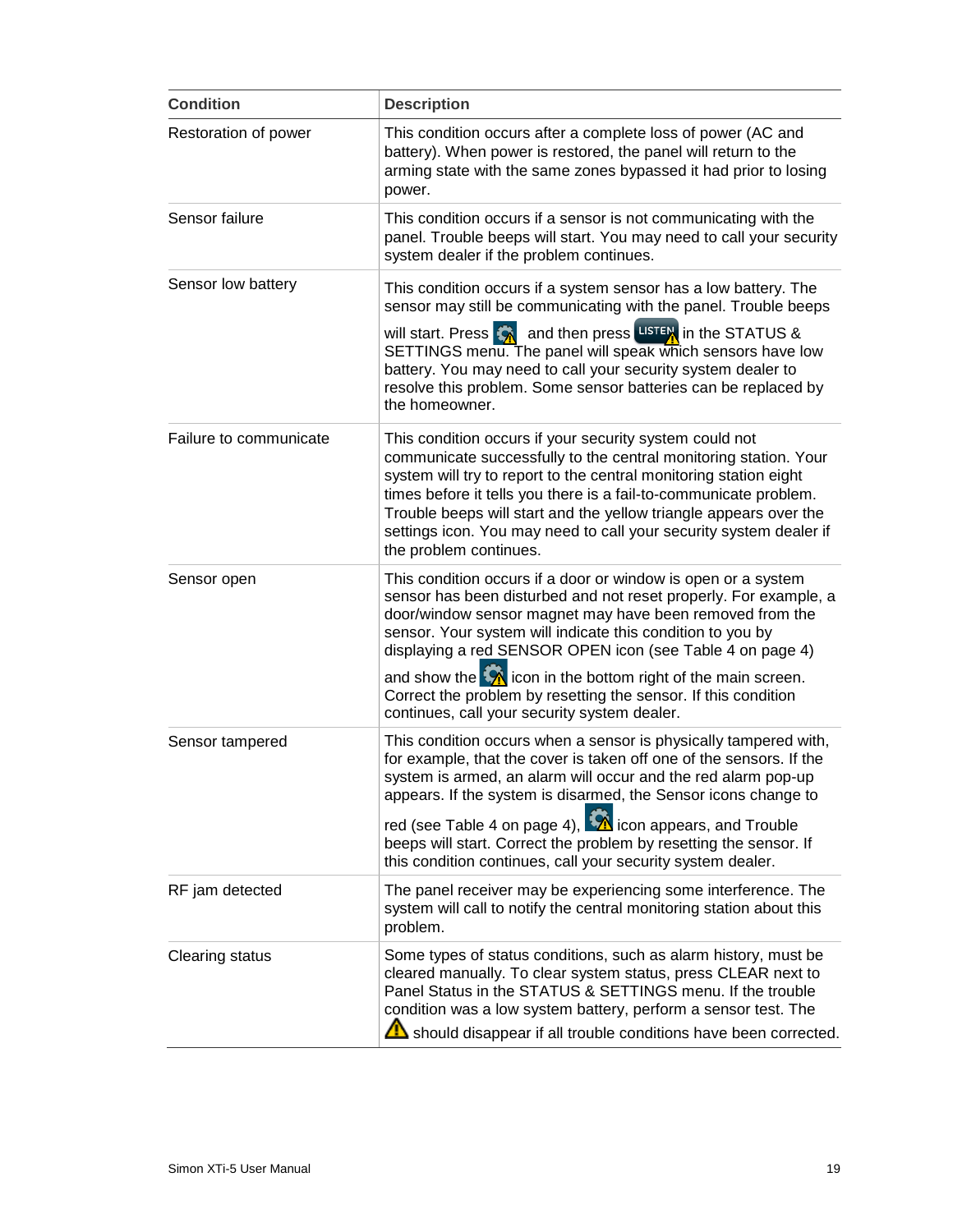# <span id="page-25-0"></span>**System configuration**

Your Simon XTi-5 security system allows you to program certain user options. These options are accessed through the settings menu.

# <span id="page-25-1"></span>**Settings menu**

To enter the settings menu, press **O** located at the bottom right of the main screen.

Press  $\left\langle \right. \times$   $\cos \left( \right)$  to exit a menu or option edit mode and navigate up one level. The panel automatically returns to the main screen after one minute of inactivity (4 minutes while performing a sensor test, 5 seconds while entering an access code).

# <span id="page-25-2"></span>**Code options**

The Simon XTi-5 security system provides a system of codes to be entered when a certain level of authority is required to perform an action. These codes allow you to activate system options, customize panel operations, and generate a silent alarm. The default code is based on the code length (3, 4, 5, or 6-digit code) determined at installation. The code types are listed in Table 12 below.

| Code                   | <b>Description</b>                                                                                                                                                                                                      |
|------------------------|-------------------------------------------------------------------------------------------------------------------------------------------------------------------------------------------------------------------------|
| Master code            | The master code is the main code used for panel operations. The<br>default code will be 123, 1234, 12345, or 123456 depending on the<br>value set by the installer for code length.                                     |
| User codes 1 through 8 | These eight codes are supplemental user codes. You can use these<br>codes for panel operations such as disarming, but not programming.<br>These codes can be any 3, 4, 5, or 6-digits, depending on the code<br>length. |
| Duress code            | Use the duress code to generate a silent duress alarm while disarming.                                                                                                                                                  |

**Table 12: Code types**

**Note:** Any combination of invalid codes in excess of 40 key presses (such as fourteen invalid three-digit codes) will cause a system access alarm. The alarm locks all touchpads, except key fobs, for 90 seconds.

# <span id="page-25-3"></span>**Menu navigation**

Each menu contains a list of options and/or submenus. Changing screens and navigating menus is accomplished by using the various on-screen interactive icons. When accessing menus such as Programming or System Tests, the panel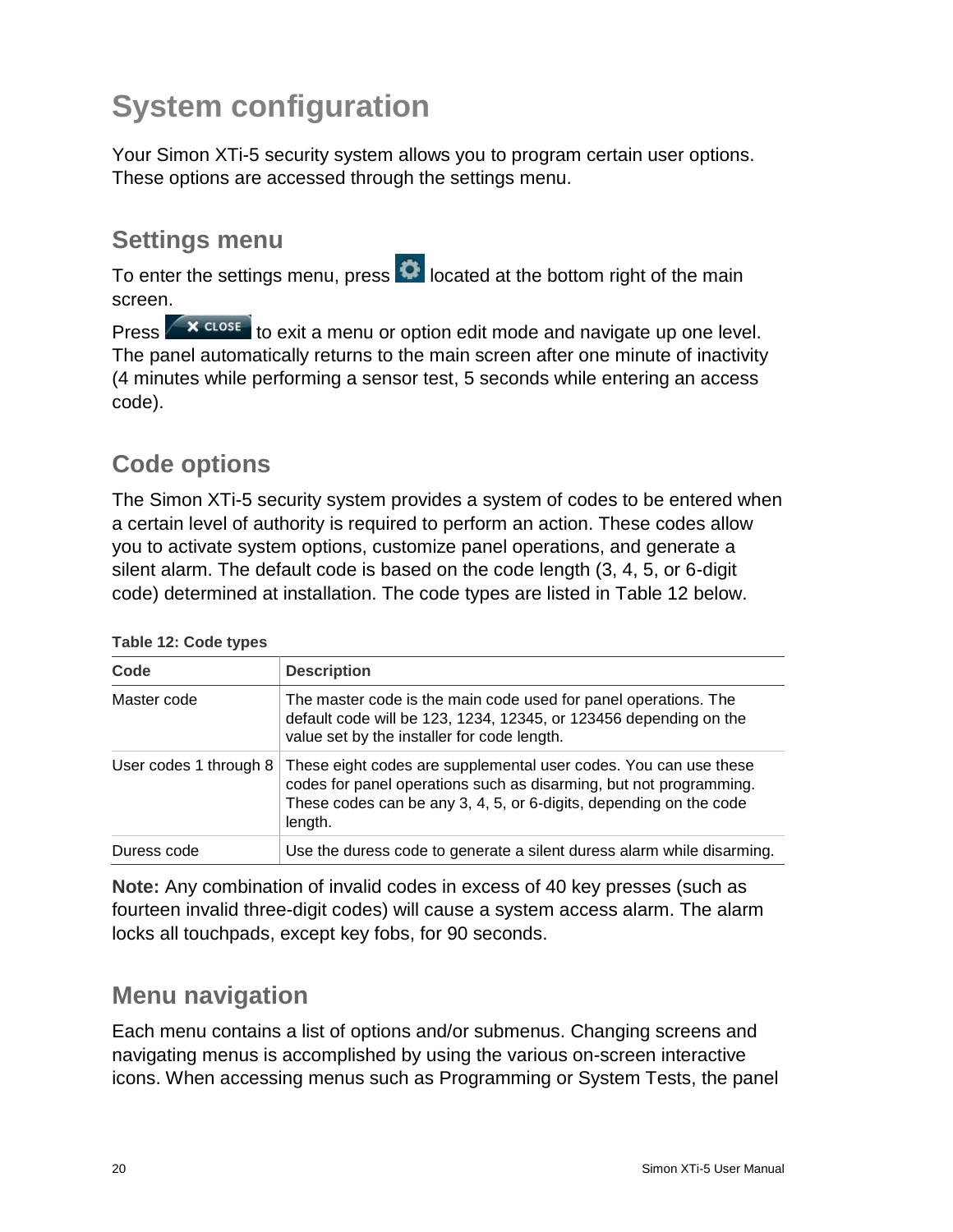prompts you to enter an access code. To continue, enter your master code on the keypad and then press OK.

A gold icon indicates an option is selected.

A blue icon depicts indicates an option is not selected.

To program an option, first navigate to that option until it is displayed using the icons and then press the corresponding interactive icon (e.g. checkbox, radio icon, data entry window etc.) If pressing the option value's interactive icon transitions to another screen, make your changes there and press save or cancel when done.

Press  $\overline{\textbf{C}}$  to enter the STATUS & SETTINGS menu.

**Table 13: Settings Menu structure**

| <b>Event History</b>                                                                                       |                     |                    |
|------------------------------------------------------------------------------------------------------------|---------------------|--------------------|
| <b>Direct Bypass</b>                                                                                       |                     |                    |
| <b>Panel Status</b>                                                                                        |                     |                    |
| Chime<br>Optional. Ask your dealer for more information.<br>Note: Has not been investigated by UL.         |                     |                    |
| Special Chime<br>Optional. Ask your dealer for more information.<br>Note: Has not been investigated by UL. |                     |                    |
| Lights<br>Optional. Ask your dealer for more information.<br>Note: Has not been investigated by UL.        |                     |                    |
| Door Locks<br>Optional. Ask your dealer for more information.<br>Note: Has not been investigated by UL.    |                     |                    |
| Voice Volume                                                                                               |                     |                    |
| Beep Volume                                                                                                |                     |                    |
| <b>Brightness</b>                                                                                          |                     |                    |
| Default Screen                                                                                             |                     |                    |
| Calibration                                                                                                |                     |                    |
| Help                                                                                                       |                     |                    |
| Set Date/Time                                                                                              |                     |                    |
| <b>System Tests</b>                                                                                        | <b>Sensor Test</b>  |                    |
|                                                                                                            | Comm Test           |                    |
|                                                                                                            | System Download     |                    |
| Programming                                                                                                | <b>Access Codes</b> | <b>Master Code</b> |
|                                                                                                            |                     | User Codes 1 to 8  |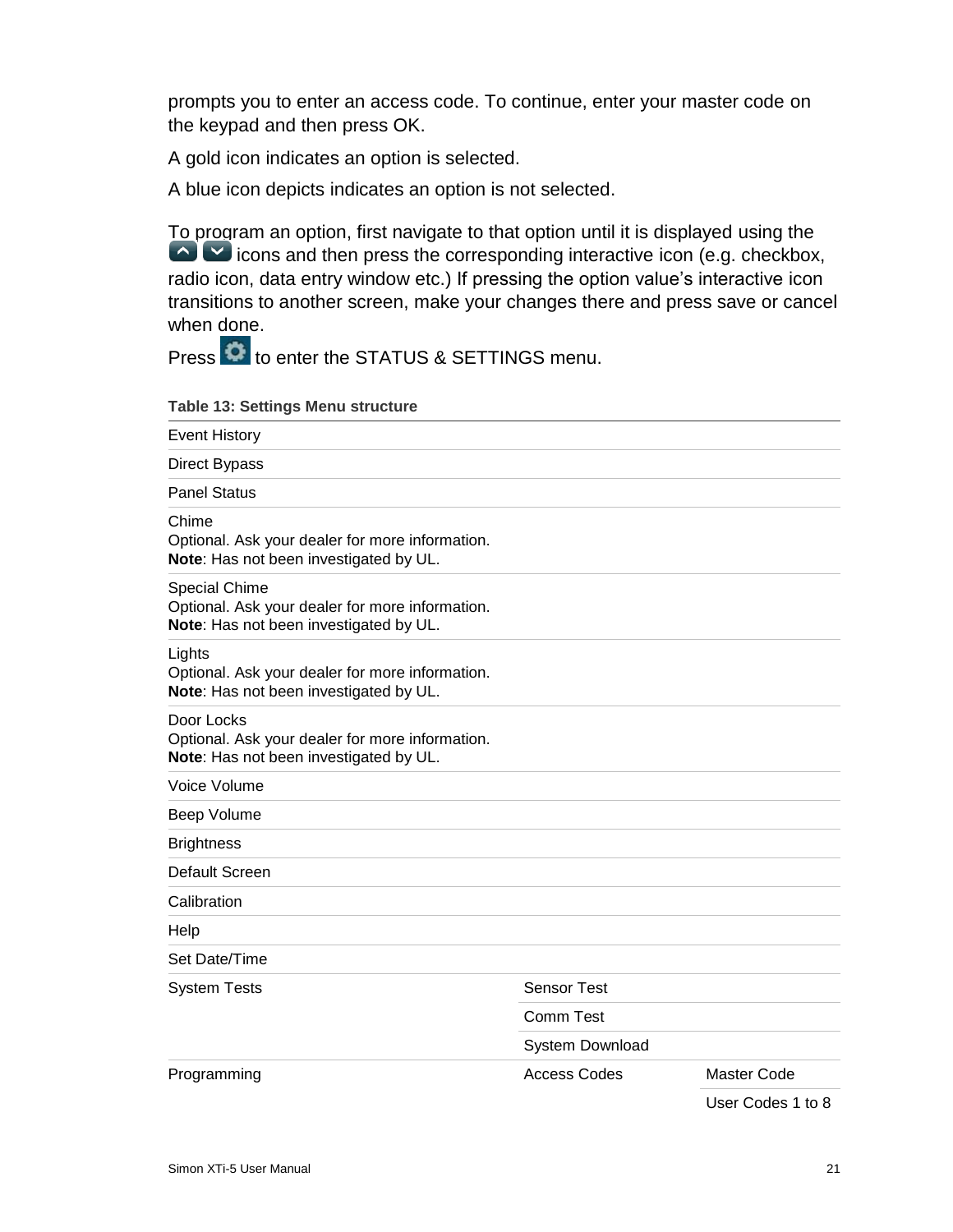| Duress Code                                                                                  |
|----------------------------------------------------------------------------------------------|
| Downloader<br>Enable                                                                         |
| Phone Number 4                                                                               |
| Panel Piezo Beeps                                                                            |
| Panel Voice                                                                                  |
| Panel Piezo<br>Alarms                                                                        |
| Sensor Test                                                                                  |
| Comm Test                                                                                    |
| System Download                                                                              |
| <b>Note:</b> Optional. Ask your dealer for more<br>information. Has not been investigated by |
|                                                                                              |

<span id="page-27-0"></span>Version

# **Event History**

The panel will keep a history of the most recent 40 events. Press Show, next to Event History, to see them listed chronologically with the newest event at the top of the list.

**Note:** If a # appears in the Event History list, the event was not sent to the central station.

# <span id="page-27-1"></span>**Direct Bypass**

The panel will allow learned in sensors that are actively armed to be bypassed, so that they will not cause an alarm when the panel is armed. Press Select, next to Direct Bypass, and provide a valid access code to access this menu. The list shows all of your sensors with their current state (bypassed or not bypassed), press the state to change it.

# <span id="page-27-2"></span>**Panel Status**

Press the Listen, next to Panel Status, to have the panel speak the current status of the panel. If the uster icon appears a trouble condition has occurred. Press Clear to clear certain panel status messages.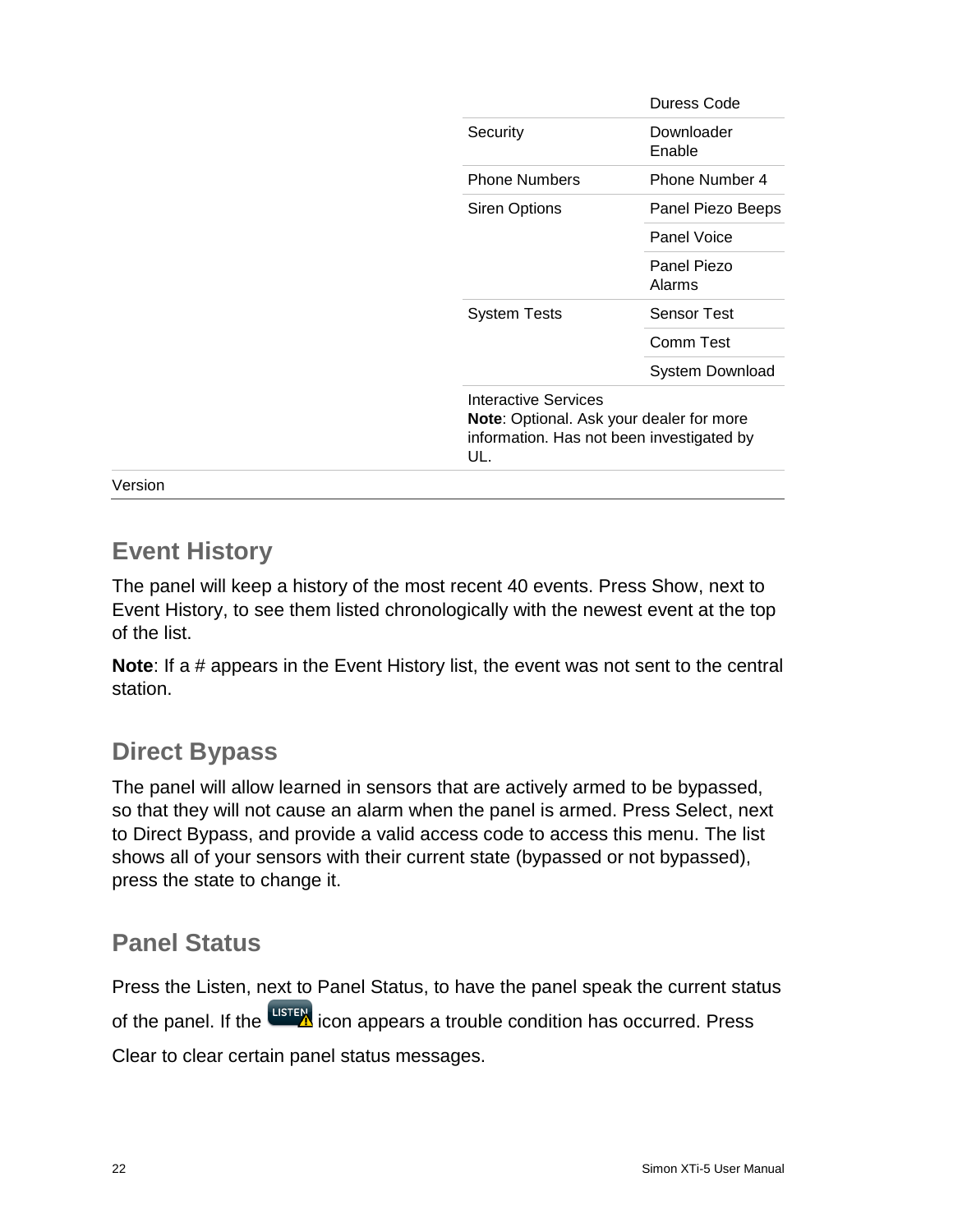# <span id="page-28-0"></span>**Chime**

**To enable or disable the chime feature:**

- 1. Enter the Status & Settings menu and scroll to the Chime option.
- 2. Press On or Off to modify the setting (a gold icon indicates the option is selected).
- 3. Press Close to exit the Status & Settings menu.

<span id="page-28-1"></span>**Note:** This menu option will not appear if chime sensors are not in your system.

# **Special chime**

**To enable or disable the special chime feature:**

- 1. Enter the Status & Settings menu and scroll to the Special Chime option.
- 2. Press On or Off to modify the setting (a gold icon indicates the option is selected).
- 3. Press Close to exit the Status & Settings menu.

**Note:** This menu option will not appear if special chime sensors are not in your system.

# <span id="page-28-2"></span>**Voice Volume**

The Voice Volume will control volume of the voice and key beeps (the volume when keys and buttons are pressed)

From the Status & Settings screen, next to Voice Volume, press the left arrow to lower the voice volume and the right arrow to raise the voice volume. The bars between the arrows register the volume level. No bars is off. Four bars is loudest.



### <span id="page-28-3"></span>**Beep Volume**

Beep volume will control the volume made for status beeps, trouble beeps and exit / entry beeps.

From the Status & Settings screen, next to Beep Volume, press the left arrow to lower the beep volume and the right arrow to raise the beep volume. The bars between the arrows register the volume level. One bar is softest. Four bars is loudest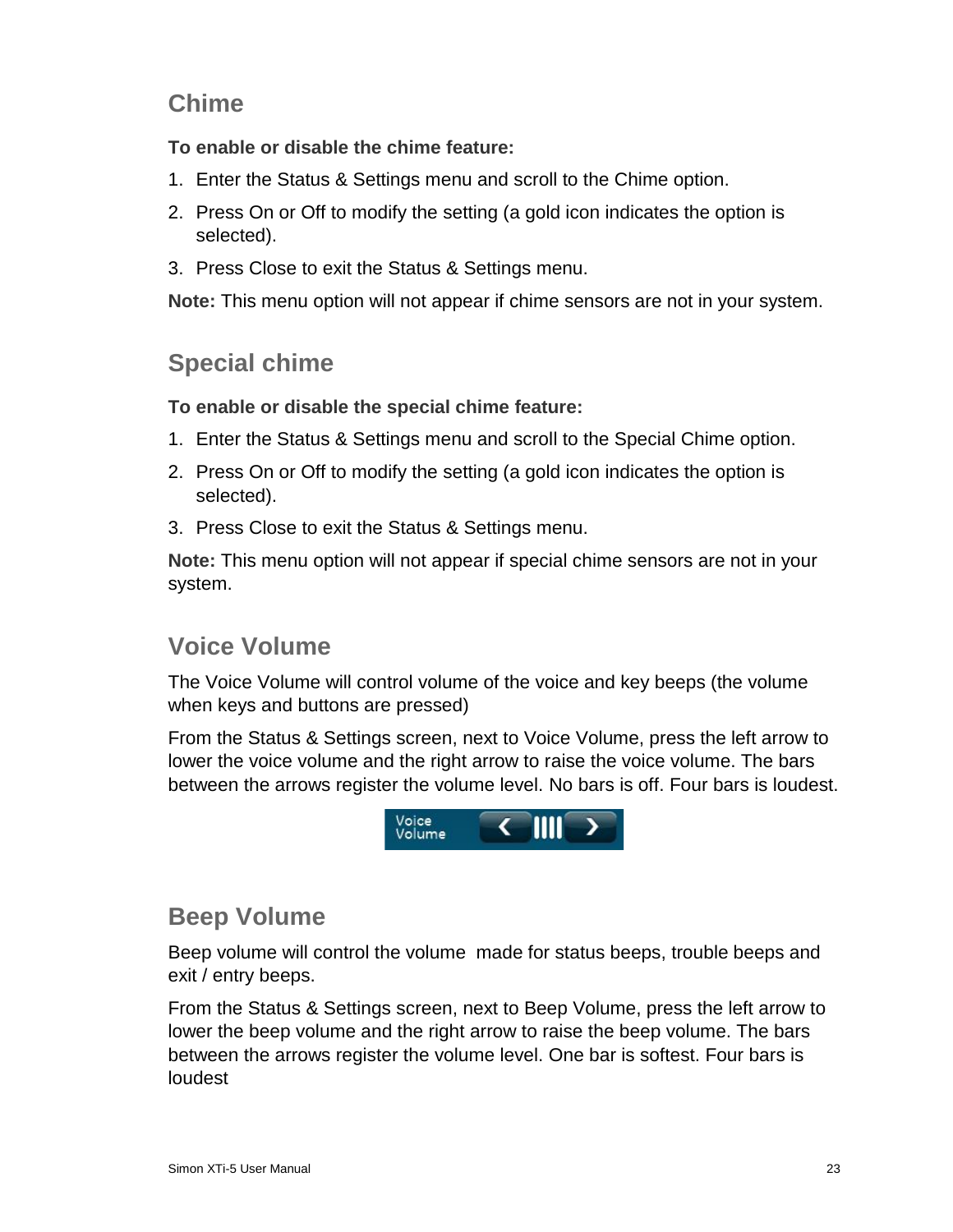

# <span id="page-29-0"></span>**Brightness**

.

From the Status & Settings screen, next to Brightness, press the left arrow to make the screen less bright and the right arrow to make the screen more bright. The bars between the arrows register the brightness level. One bar is least bright. Four bars is brightest.



# <span id="page-29-1"></span>**Default Screen**

From the Status & Settings screen, press MAIN or BLANK next to Default Screen. To make options visible on a blank screen, touch anywhere on the screen. The screen will stay visible for two minutes before returning to blank mode, if untouched. The green AC power icon will blink when in BLANK mode.



**Note:** The touch screen will automatically blank at 2:00 am daily for 60 minutes. Touch the screen to reactivate.

# <span id="page-29-2"></span>**Calibration**

The touch screen should arrive with proper screen calibration. This feature should only be used if there is a problem with your touch screen's calibration.

#### **To calibrate the screen:**

1. From the Status & Settings screen, press SHOW next to Calibration.



2. Touch the center of the cross using a soft, fine point as it appears in each corner of the screen.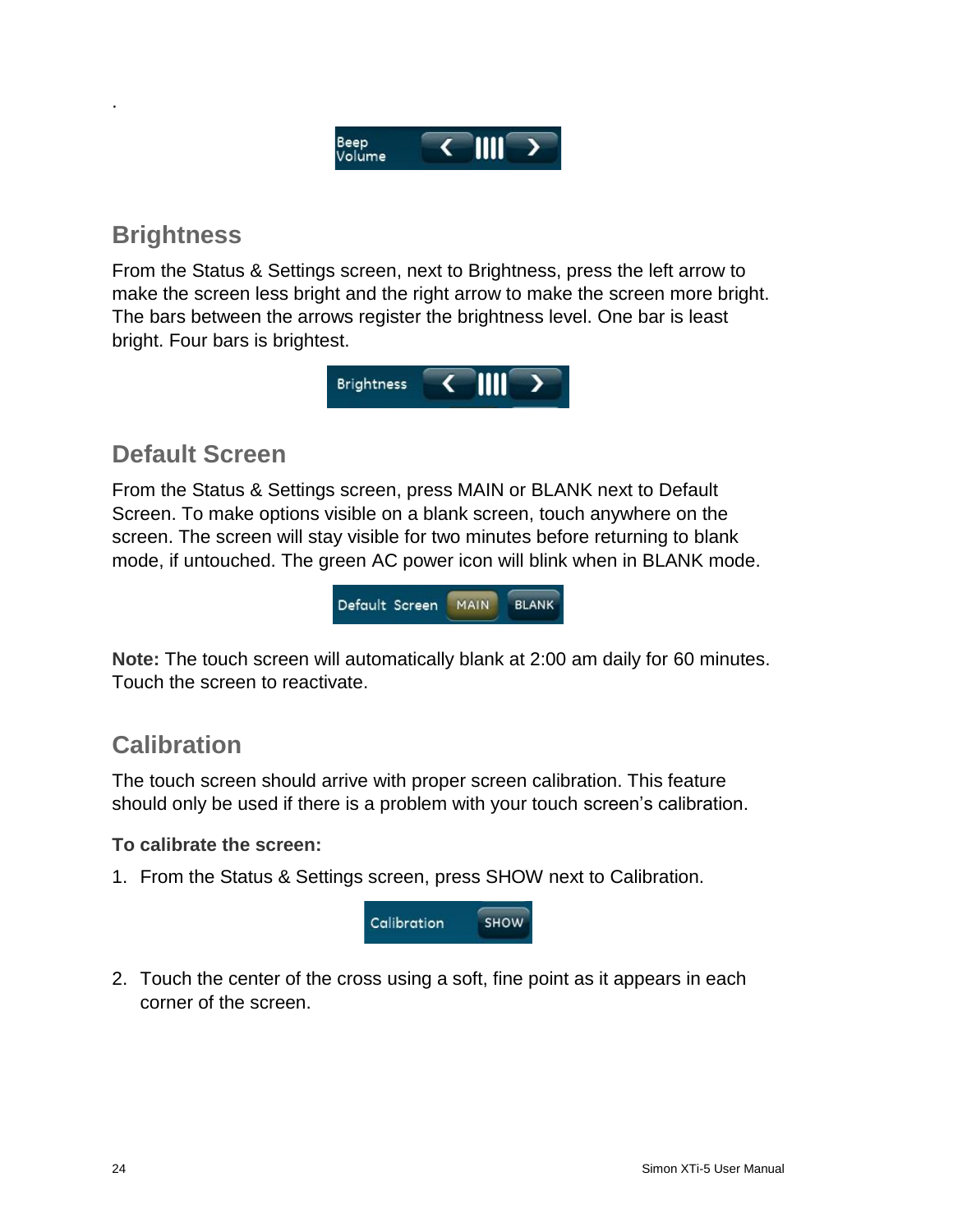

After the cross in the fourth corner (bottom right) is pressed, the user will be returned to the Status & Settings screen.

### <span id="page-30-0"></span>**Help**

Press the Help icon to access a menu showing how to perform basic tasks on your Simon XTi-5.

1. From the Status & Setting screen, press the HELP icon.



2. From the SYSTEM HELP screen, choose the help topic to search.



- 3. Press  $\bigcirc$  and  $\bigcirc$  to scroll through help topics.
- <span id="page-30-1"></span>4. Press CLOSE to return to the previous screen.

### **Set time and date**

If the panel loses both AC and battery power, upon power restoral the system time will reset to midnight and the date will reset to 1 - 1 - 2000, indicating it has not been set correctly.

Time format is: hour/minute/a.m. or p.m.

Date format is: month/day/year:

#### **To set the time**

- 1. From the Status & Settings screen, select Set Date/Time.
- 2. Enter master access code.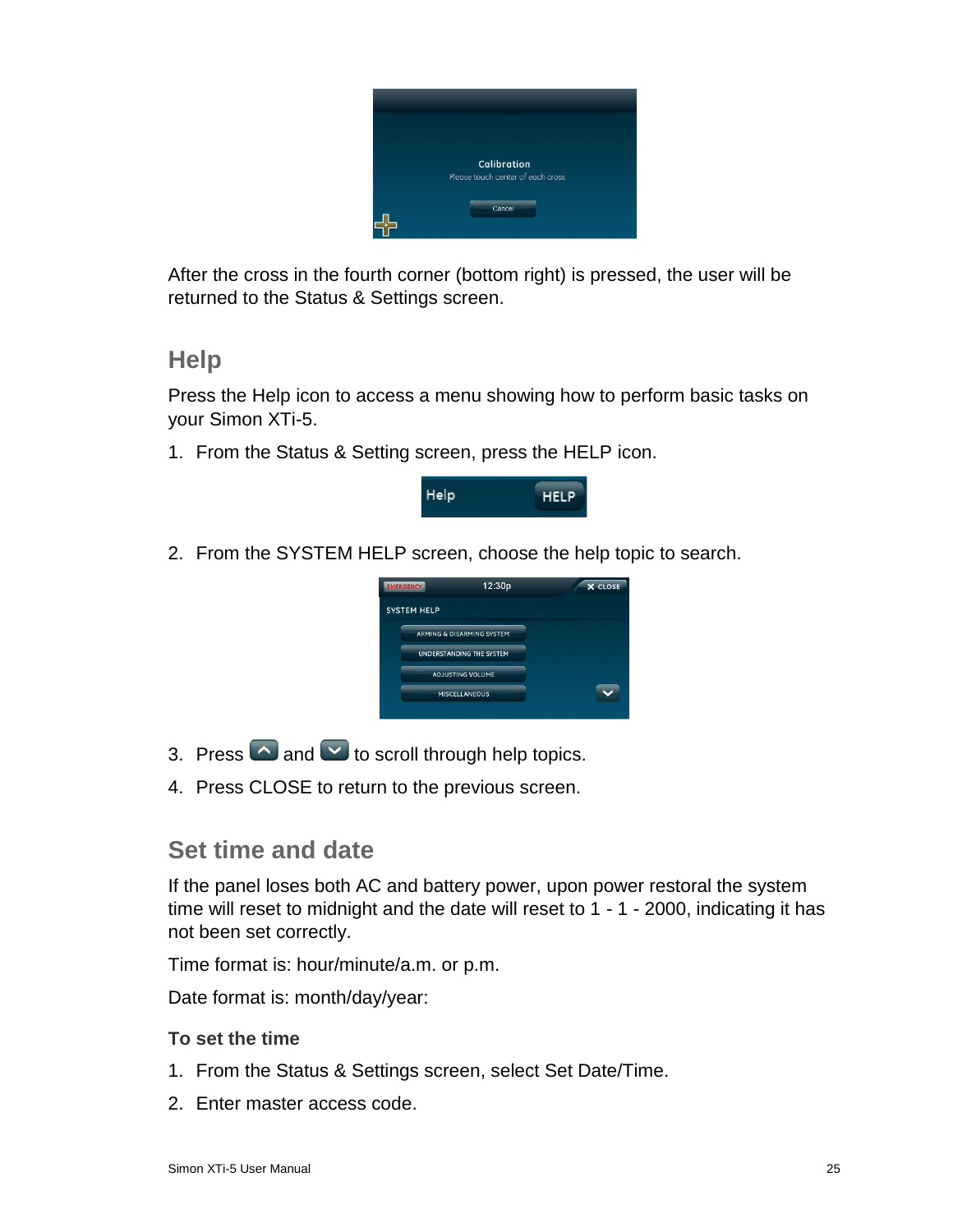- 3. From the Set Date/Time screen press the first box to set hour and press SAVE.
- 4. Press the second box to set minutes and press SAVE.
- 5. Press a.m./p.m. box to toggle a.m./p.m. setting.



#### **To set the date**

- 1. From the Set Date/Time screen press the first box in the second row to set month and press SAVE.
- 2. Press the second box to set day and press SAVE.
- 3. Press the third box and enter the year and press SAVE.
- <span id="page-31-0"></span>4. Press CLOSE repeatedly to exit.

# **Emergency icon**

In an emergency, touch the Emergency icon. An Emergency screen appears (See Emergency icon in Table 4 on page 4). You will see three icons (Panic, Police, or Fire). Select the appropriate icon.

**Note**: If your system is connected to a security monitoring service, the authorities will be notified. This option may not be enabled. Contact your dealer for details.

If you initiate an emergency alarm by mistake, you can cancel the alarm by touching the red alarm icon ("Alarms" on page 12) and entering your code within 30 seconds (typical time limit, contact your dealer for more information on your system configuration).

# <span id="page-31-1"></span>**System tests**

This menu lets you run sensor and communication tests, and initiate a phone call from the panel to Enterprise Downloader. For more information, see "Testing" on page 30.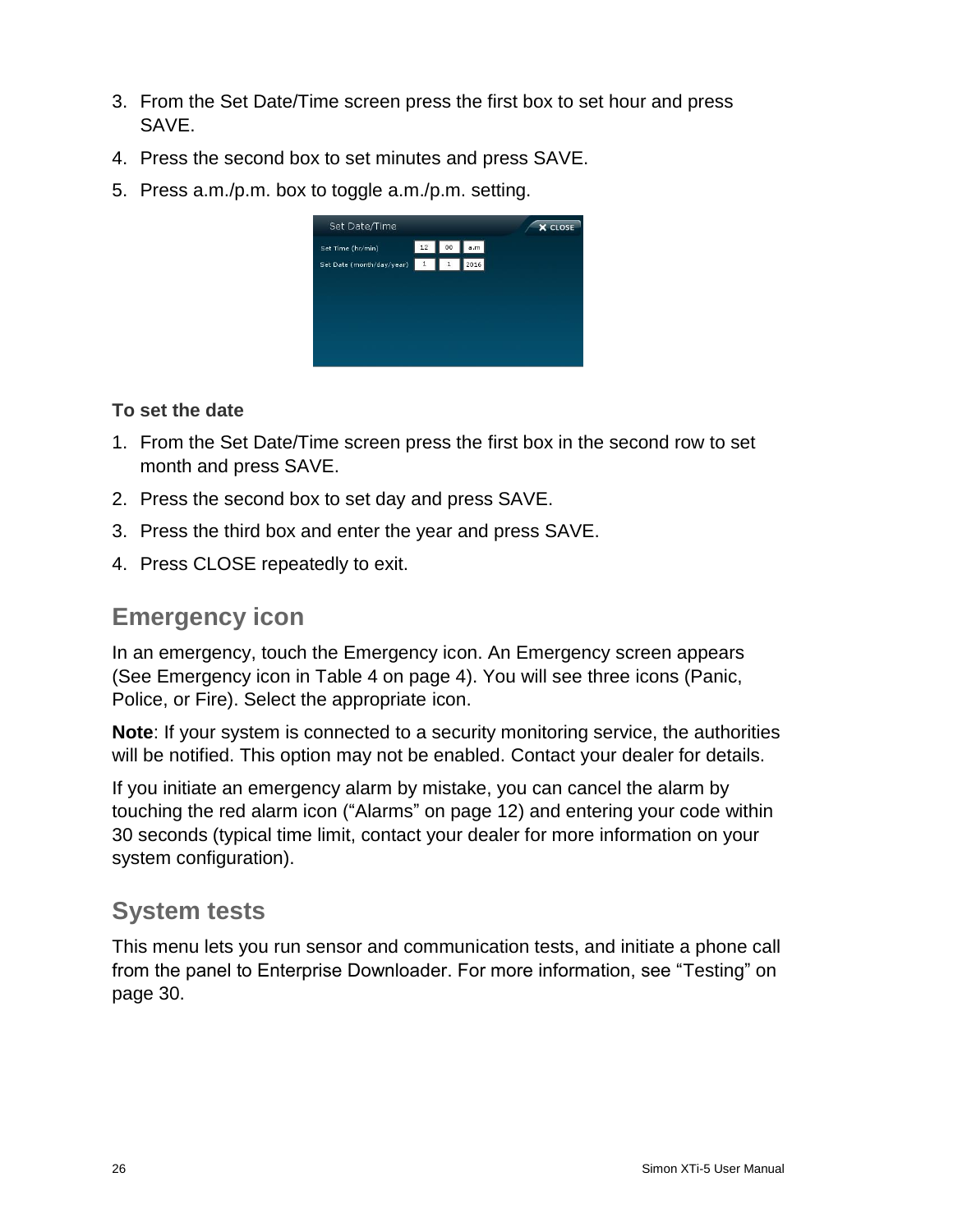# <span id="page-32-0"></span>**Programming**

#### **To enter programming mode:**

**Note**: Programming mode can only be entered if the system is disarmed.

- 1. Enter the Status & Settings menu.
- 2. Scroll until Programming is listed, press the Enter icon.
- 3. Enter your master code, and then press OK.

**Note**: You have four seconds between number presses to enter the code or you will be returned to the home screen.

At this point, you are in the Programming menu. At this level, the following submenus are accessible:

- Access Codes
- Security
- Phone Numbers
- Siren Options
- System Tests
- Interactive Services (Optional. Ask your dealer for more information.)

The sections below describe the options that you can program in each of the programming submenus.

#### <span id="page-32-1"></span>**Access codes**

There are three types of access codes:

**Master code.** The master code is your most powerful code and can be used for all user operations including programming. The initial value of the master code is 123, 1234, 12345, or 123456, depending on the installer-programmed access code length.

**User codes 1 to 8.** There are eight user codes, which can be used for many user operations, but not programming or bypassing sensors. Initially, all user codes are blank. A user code can be deleted by pressing Delete while the code is being changed.

**Duress code.** The duress code, when used in place of another user code, generates a silent duress alarm that is reported to the central monitoring station. Initially, the duress code is blank. The duress code can be deleted by pressing Delete while the code is being changed.

#### **To add/edit access codes:**

- 1. From the Programming screen, press ACCESS CODES.
- 2. To add or edit an access code, press the white field next to the access code.
- 3. Enter the new/edited code on the numbered keypad and press SAVE.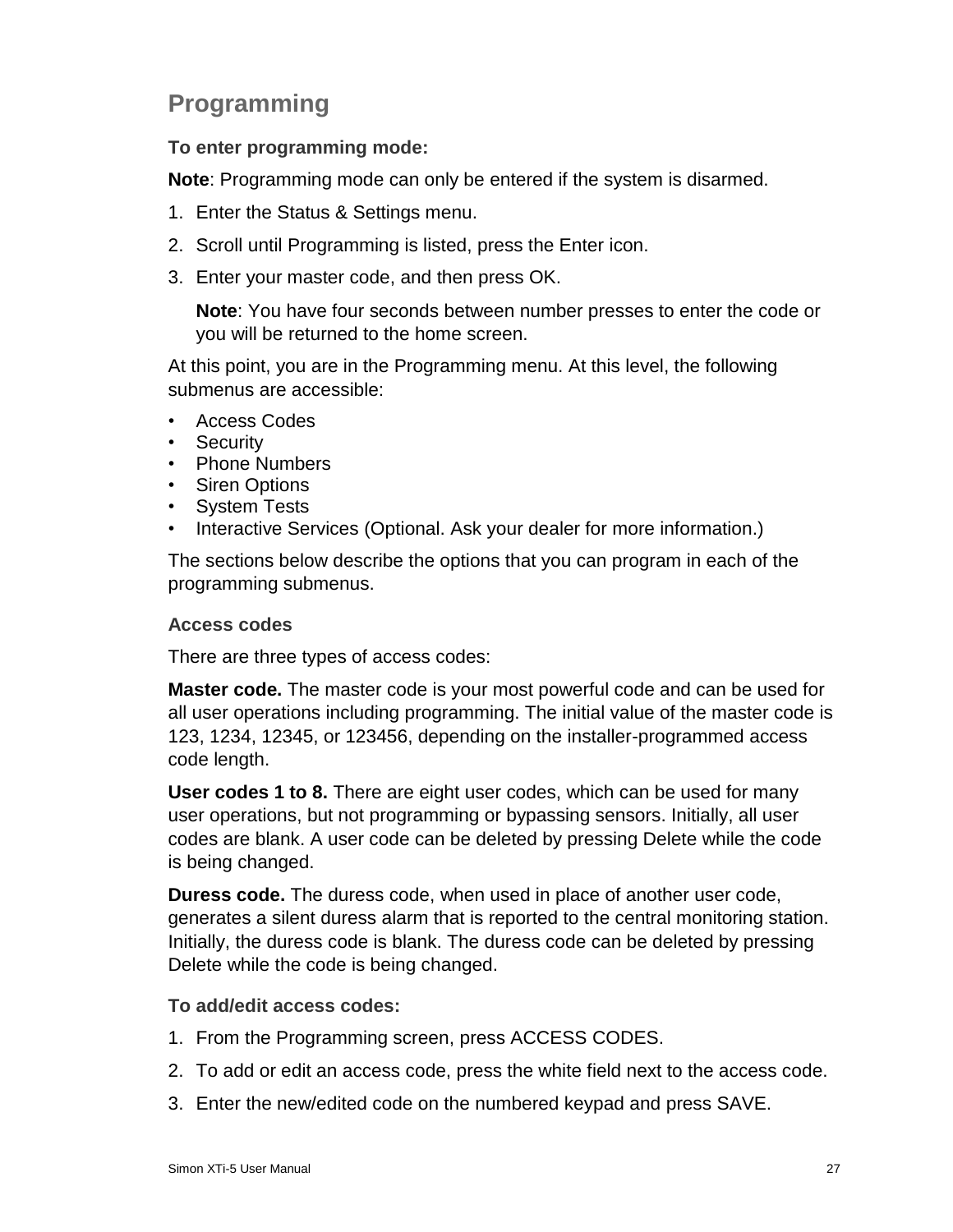4. Press CLOSE repeatedly to exit menus.

#### <span id="page-33-0"></span>**Security**

The Security menu contains the Downloader Enable option. This option determines whether your dealer can access the system remotely.

**To program the download enable option:**

- 1. From the Programming screen, press SECURITY.
- 2. Press the Security icon.
- 3. To turn on an option, press  $\Box$ . To turn off an option, press  $\Box$ .

**Note:** indicates the option is turned on.

4. Press CLOSE repeatedly to exit menus.

#### <span id="page-33-1"></span>**Phone numbers**

Phone number 4 is the only system phone number that you can change. Therefore, it is often used for voice reporting alarms to your phone and can be programmed for this purpose by the installer.

**Note**: Certain system options must be programmed by the installer for voice reporting alarms to work properly.

**To add/edit phone number 4:**

- 1. From the Programming screen, press PHONE NUMBERS.
- 2. To add or edit a phone number, press the white field next to the Phone Number 4.
- 3. Enter the new/edited phone number on the numbered keypad and press SAVE. To delete a phone number, press DELETE.
- 4. Press CLOSE repeatedly to exit menus.

#### <span id="page-33-2"></span>**Sirens options**

The panel has two built-in sound sources, a piezo siren and a speaker. The piezo siren makes alarm beeps and status beeps. Fire and intrusion alarm beeps are always played at high volume, while the volume of status beeps (such as trouble or chime beeps, entry and exit delay beeps, or emergency alarm beeps) is controlled by the Beep Volume in the Status and Settings screen. The speaker emits the panel's voice and sounds beeps when a key is pressed. The siren volume is also programmable.

The siren and built-in speaker options consist of the following:

**Panel piezo beeps.** (Status beeps sounded on the siren.) This option determines whether the panel sounds nonalarm beeps. To program piezo beeps: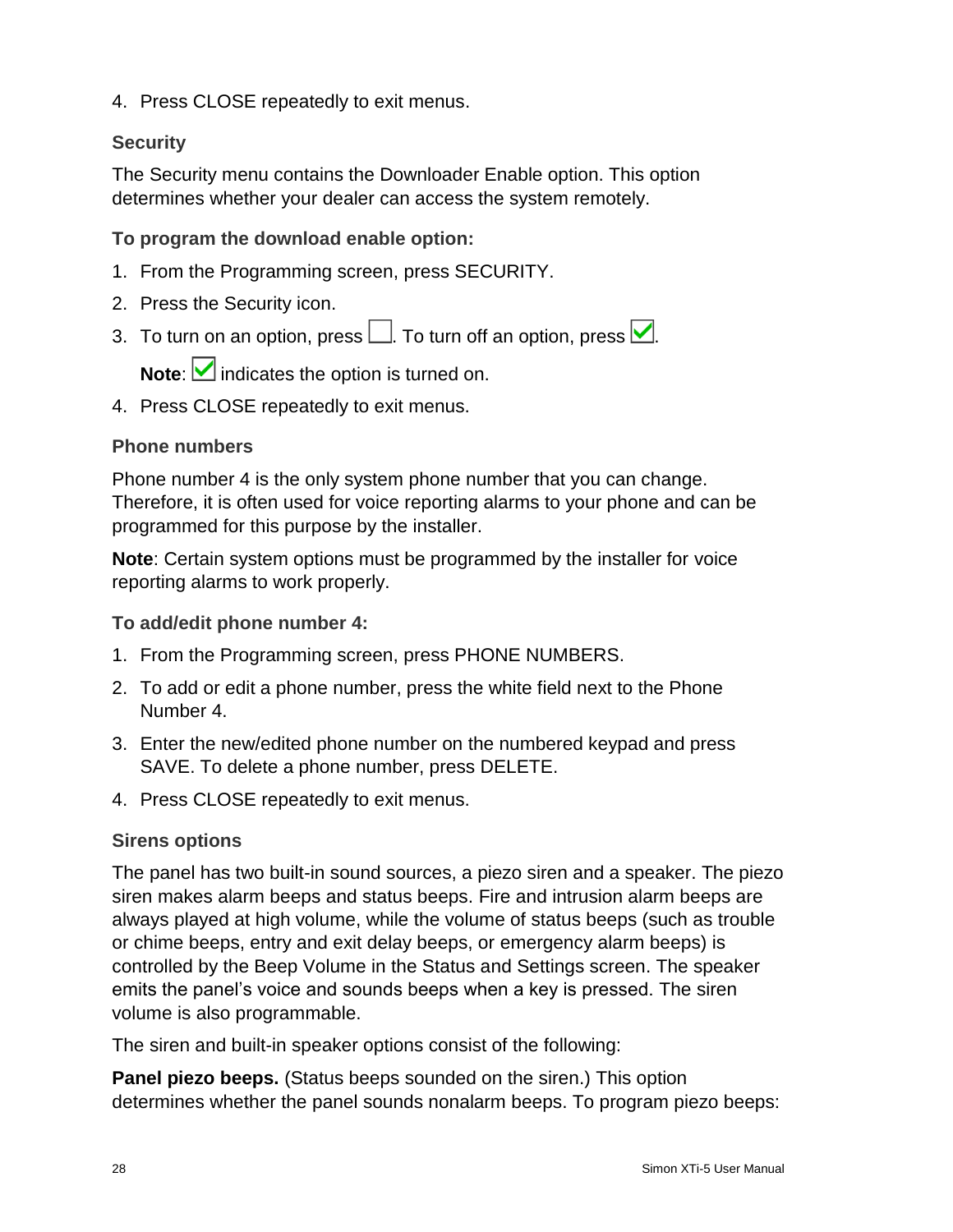- 1. From the Programming screen, press SIREN OPTIONS.
- 2. To turn on panel piezo beeps, press  $\Box$ . To turn off, press  $\Box$ .

Note: **indicates the panel piezo beeps are turned on.** 

3. Press CLOSE repeatedly to exit menus.

**Panel voice.** (Spoken phrases on the speaker and key press sounds from the speaker heard while controlling the system.) This option determines whether the panel speaks status messages and arming level changes. To program panel voice:

- 1. From the Programming screen, press SIREN OPTIONS.
- 2. To turn on panel voice, press  $\Box$ . To turn off, press  $\Box$ .

**Note:** indicates the panel voice is turned on.

3. Press CLOSE repeatedly to exit menus.

**Panel piezo alarms.** (Loud alarms on the siren). This option determines whether the panel sounds alarm beeps. To program panel piezo alarm:

- 1. From the Programming screen, press SIREN OPTIONS.
- 2. To turn on panel piezo alarms, press  $\Box$ . To turn off, press  $\Box$ .

Note: **indicates the panel piezo alarms is turned on.** 

3. Press CLOSE repeatedly to exit menus.

**Caution:** Turning this option off will disable all system sirens. This option should only be turned off if the panel is configured with external sirens. Ask your installer for more information.

#### <span id="page-34-0"></span>**Version**

This menu is a read-only display of the system's firmware version, the touch screen version, and copyright information.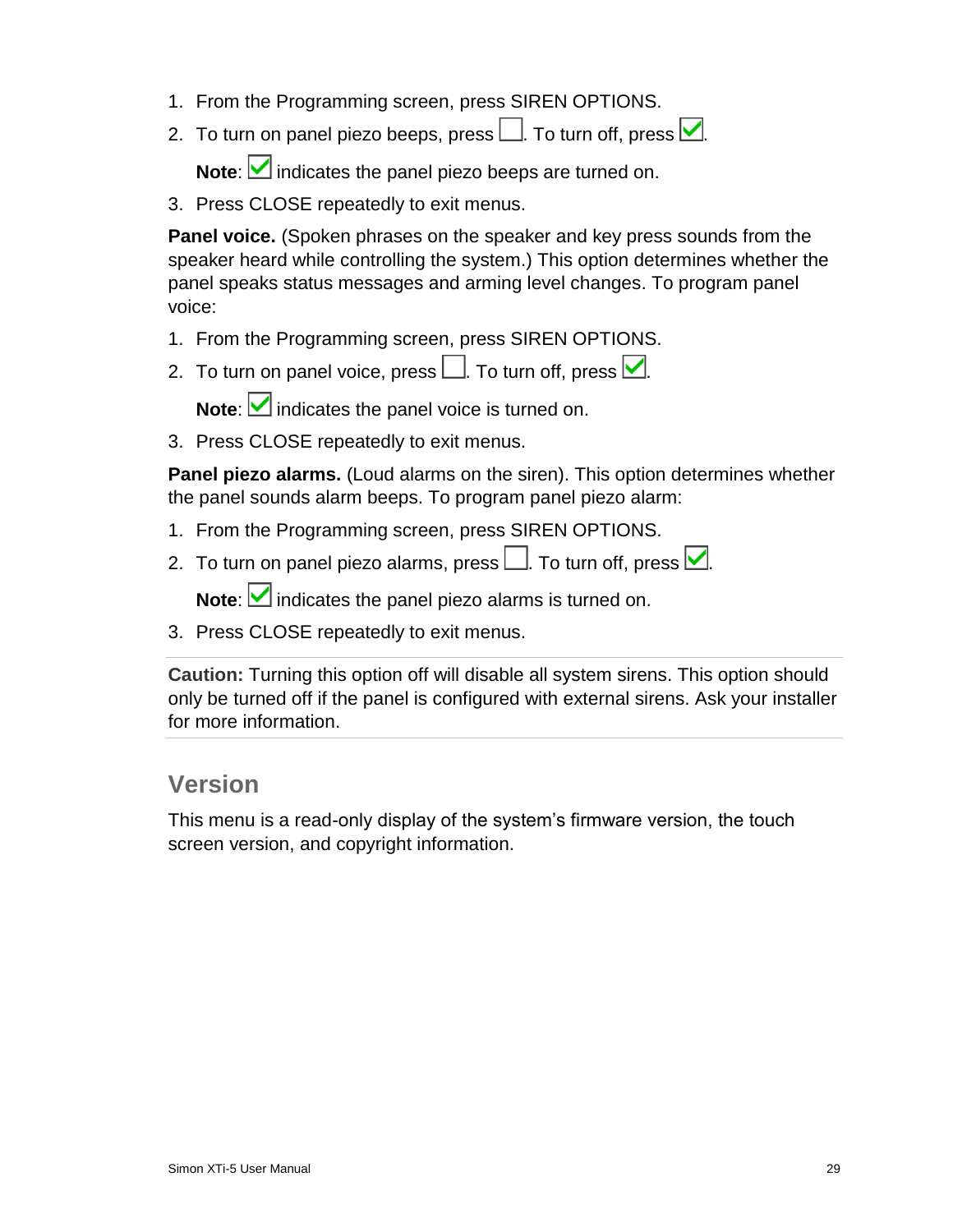# <span id="page-35-0"></span>**Testing**

This section includes:

- Sensor test
- Comm test
- <span id="page-35-1"></span>• System download

# **Sensor test**

You should test sensors one at a time to make sure they are sending strong signals to the panel. You should test the sensors at least once a week.

#### **To perform the sensor test:**

- 1. Enter the Status & Settings menu.
- 2. Scroll until System Tests is listed, Press Enter.
- 3. Enter your master code and press OK.
- 4. Press Sensor Test.
- 5. All sensors learned into your system will be listed.
- 6. Test any sensor you want by tripping the sensor (see Table 14 below for details on how to trip each device).
- 7. The display will update with the total number of packets received from each individual sensor (see Table 14 below for minimum number of packets required).

| <b>Sensor</b>                         | <b>Instructions</b>                                                                                                              | <b>Minimum</b><br>packets<br>required |
|---------------------------------------|----------------------------------------------------------------------------------------------------------------------------------|---------------------------------------|
| Hardwire contact                      | Open the hardwire contact                                                                                                        | 1                                     |
| Door/window                           | Open the secured door or window.                                                                                                 | 6 of 8                                |
| Carbon monoxide<br>alarm <sup>a</sup> | Press and hold the Test/Hush button (approximately 5<br>seconds) until the unit beeps two times, and then release<br>the button. | 6 of 8                                |
| Glassbreak <sup>a</sup>               | Test with an appropriate glass break sensor tester.                                                                              | 6 of 8                                |
| Motion sensor                         | Avoid the motion sensor field of view for 5 minutes, and<br>then enter its view.                                                 | 6 of 8                                |
| Smoke                                 | Press and hold the test button until the system sounds<br>transmission beeps.                                                    | 6 of 8                                |

**Table 14: Tripping sensors for sensor test**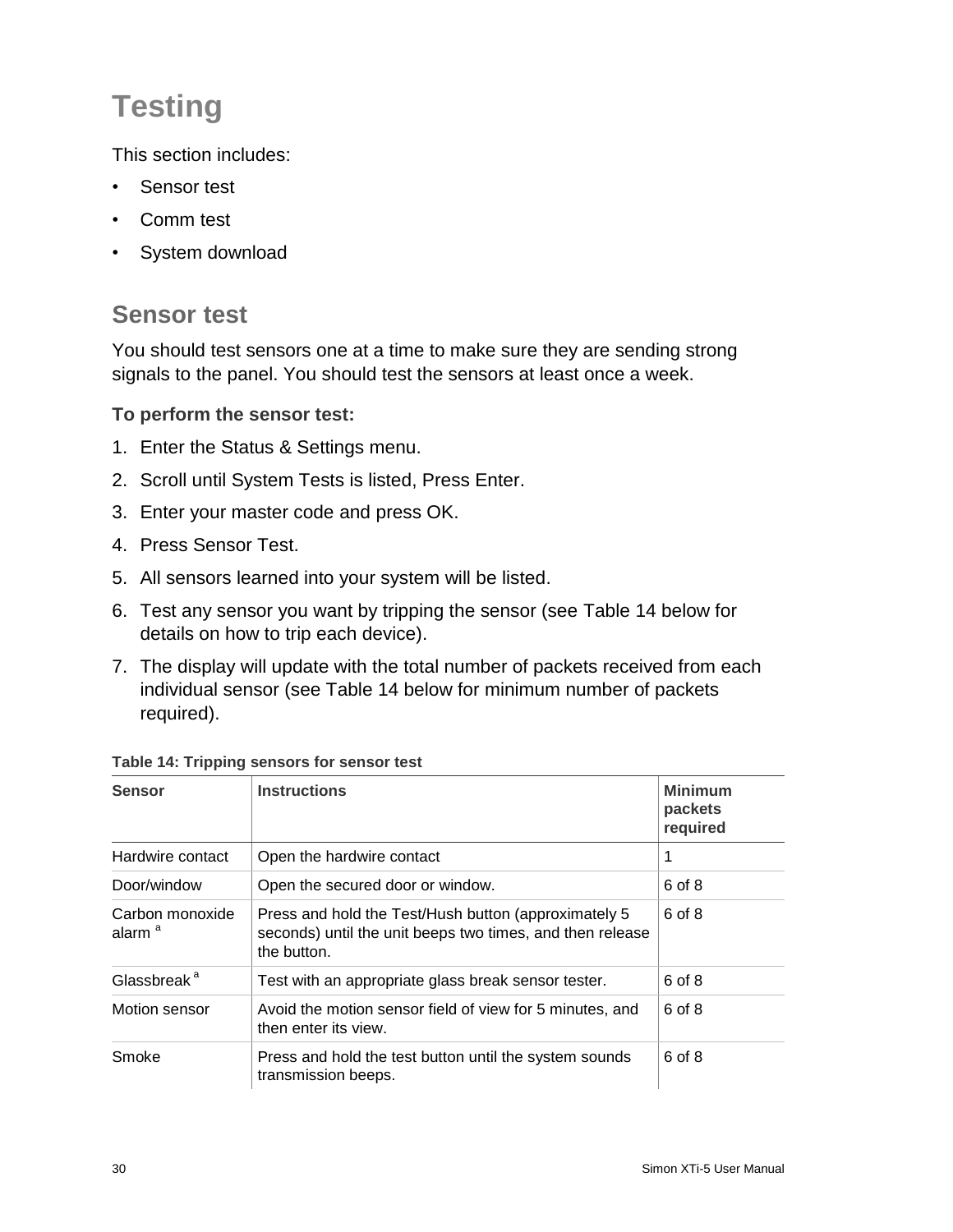| <b>Sensor</b>                                 | <b>Instructions</b>                                                                                                                                                                                                                  | <b>Minimum</b><br>packets<br>required |
|-----------------------------------------------|--------------------------------------------------------------------------------------------------------------------------------------------------------------------------------------------------------------------------------------|---------------------------------------|
| Key fob                                       | Press and hold the Lock and Unlock buttons<br>simultaneously for 3 seconds.                                                                                                                                                          | 6 of 8                                |
| Simon XT talking<br>touch screen <sup>a</sup> | For sensor testing a 1.0. touch screen, press and hold<br>the Emergency icon for 5 seconds.<br>For sensor testing a 1.1 or greater touch screen, press<br>the Settings (gear) icon, scroll down, and then press the<br>RF Test icon. | 6 of 8                                |

a. Not investigated for use by UL.

**Note:** Refer to specific sensor installation instructions for complete operation and testing details.

#### <span id="page-36-0"></span>**Sensor testing notes**

- Conduct sensor test in all possible environmental conditions (for example: interior doors open and closed, HVAC system on and off, wireless music system turned on and off).
- Conduct sensor test whenever changes are made to the installation environment that may impact RF performance (for example: mirrors installed, metal backed wall paper, addition of other RF equipment).
- <span id="page-36-1"></span>• If a sensor doesn't meet minimum packet requirements, contact your installer.

### **Comm test**

The comm test is used to check proper communication.

**Note**: If Comm Test is not finished, it will continue to run even if you exit program mode.

**To perform a comm test:**

- 1. Enter the Status & Settings menu.
- 2. Scroll until System Tests is listed, Press Enter.
- 3. Enter your master code and press OK.
- <span id="page-36-2"></span>4. Press Comm Test.

The panel displays if the comm test was successful or not.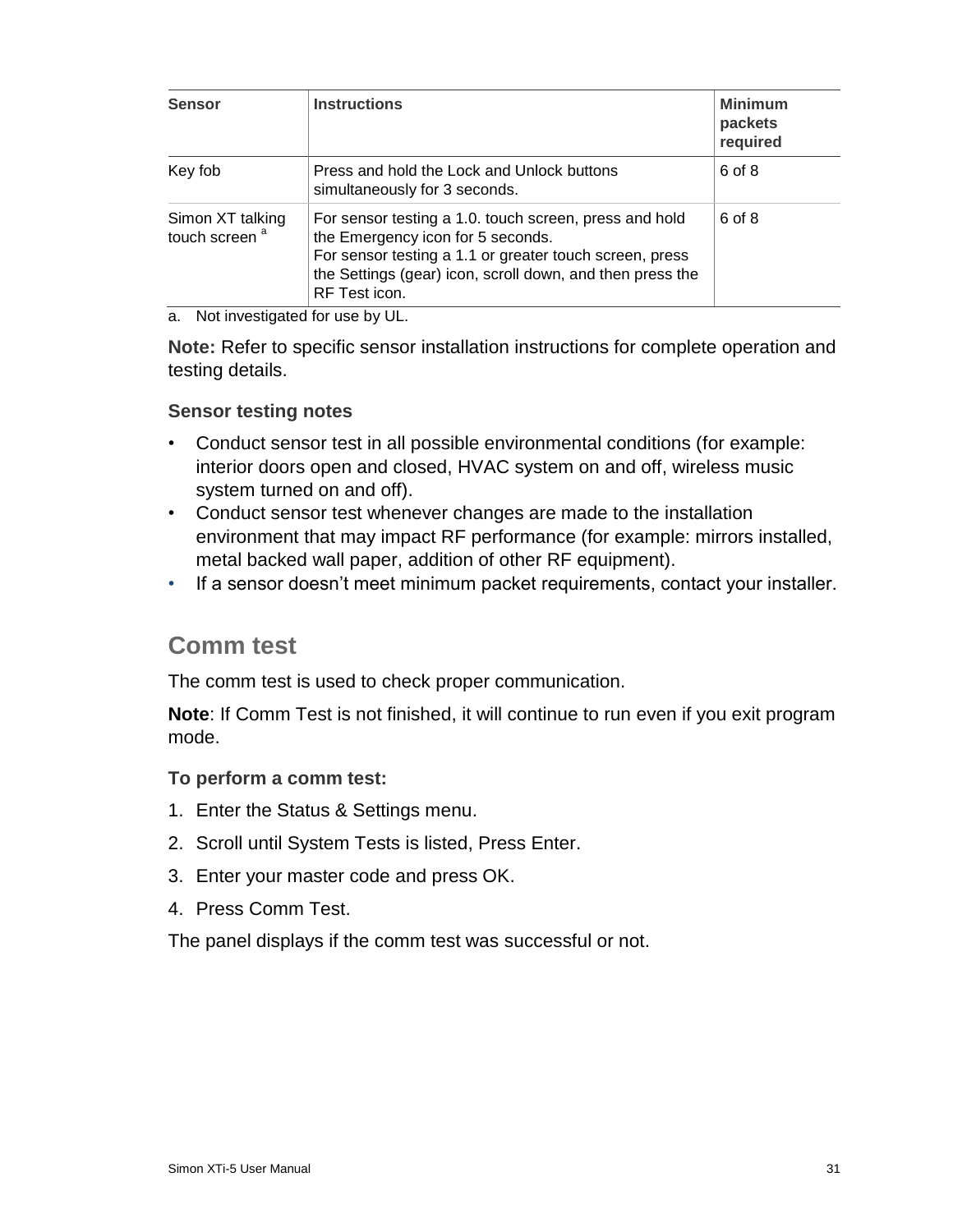# **Central station communication**

After performing sensor tests, check that the system is reporting alarms successfully to the central station.

#### **To test communication with the central station:**

- 1. Call the central station and tell the operator that you will be testing the system.
- 2. Arm the system.
- 3. Test an emergency panic icon and trip at least one sensor of each type (fire, intrusion, etc.) to verify that the appropriate alarms are working correctly. There could be a 30 second delay on intrusion devices.
- 4. When you finish testing the system, call the central station to verify that the alarms were received.

**Note:** If your system is not connected to a central monitoring station you won't be able to perform the communication test.

# <span id="page-37-0"></span>**System download**

You can initiate a download call to program your system with the settings specified by your installer. Use this feature only when instructed by your installer or dealer.

#### **To initiate a download:**

- 1. Enter the Status & Settings menu.
- 2. Scroll until System Tests is listed, Press Enter.
- 3. Enter your master code and press OK.
- 4. Press the System Download icon.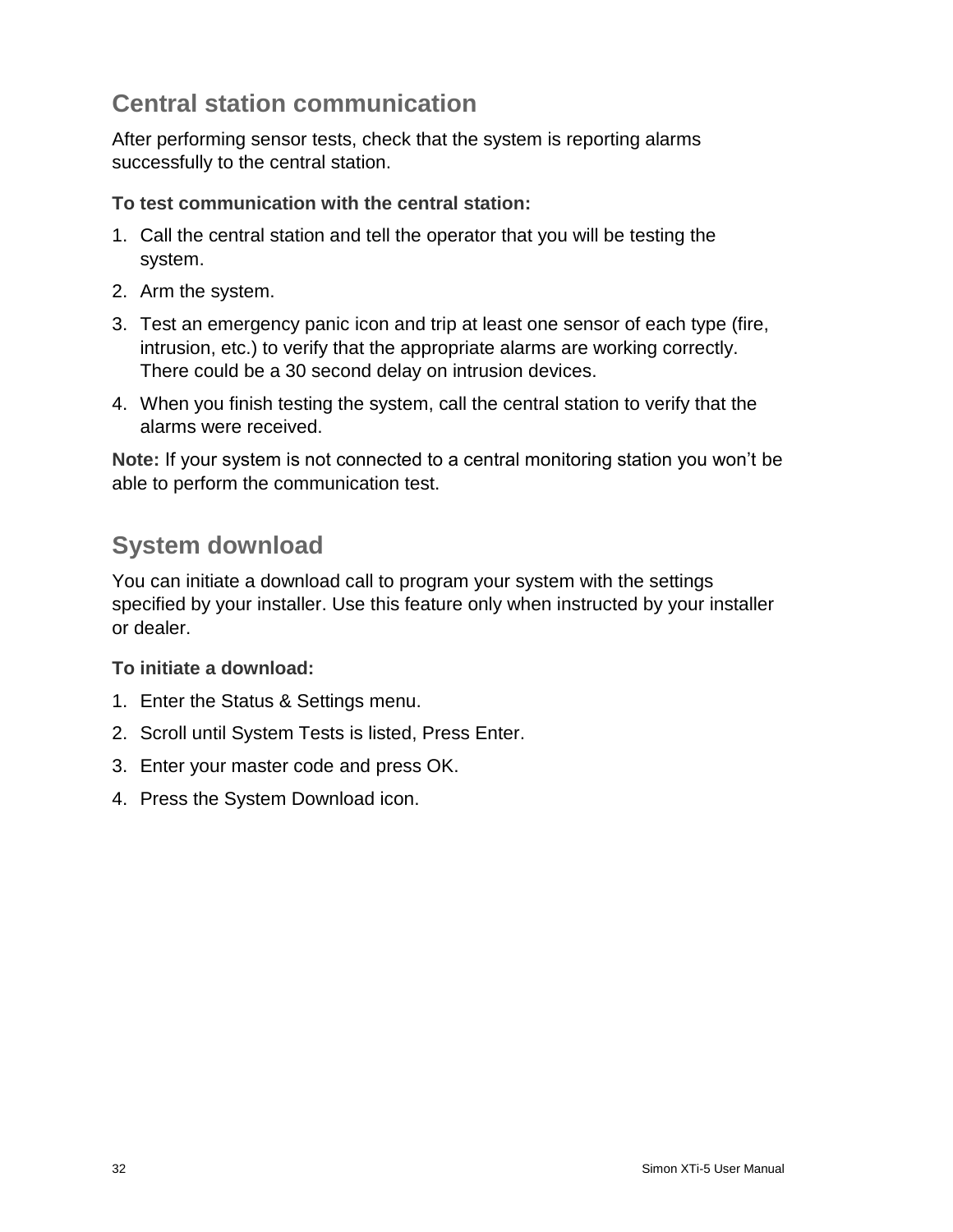# <span id="page-38-0"></span>**Reference information**

This section provides information on system limitations, emergency planning and smoke and heat detector locations. It also provides a place to list your sensor and module locations and other programming values.

# <span id="page-38-1"></span>**Alarm system limitations**

Not even the most advanced alarm system can guarantee protection against burglary, fire, or environmental problems. All alarm systems are subject to possible compromise or failure-to-warn for a variety of reasons.

- If sirens are not placed within hearing range of persons sleeping in remote parts of the premises, or if they are placed behind doors or other obstacles.
- If intruders gain access through unprotected points of entry or areas where sensors have been bypassed.
- If intruders have the technical means of bypassing, jamming, or disconnecting all or part of the system.
- If power to sensors is inadequate or disconnected.
- If freeze or any environmental sensors are not located in areas where the appropriate condition can be detected.
- If smoke does not reach a smoke sensor. For example, smoke sensors cannot detect smoke in chimneys, walls, roofs, or areas blocked by a closed door. Sensors may not detect smoke in other levels of the building. Sensors may not warn in time when fires are caused by smoking in bed, explosions, improper storage of flammables, overloaded electrical circuits, or other hazardous conditions.
- If telephone lines are out of service.

Inadequate maintenance is the most common cause of alarm failure. Therefore, test your system at least once per week to be sure sensors, sirens, and phone communication are all working correctly.

Although having an alarm system may make you eligible for reduced insurance premiums, the system is no substitute for insurance.

**WARNING:** Security system devices cannot compensate you for the loss of life or property.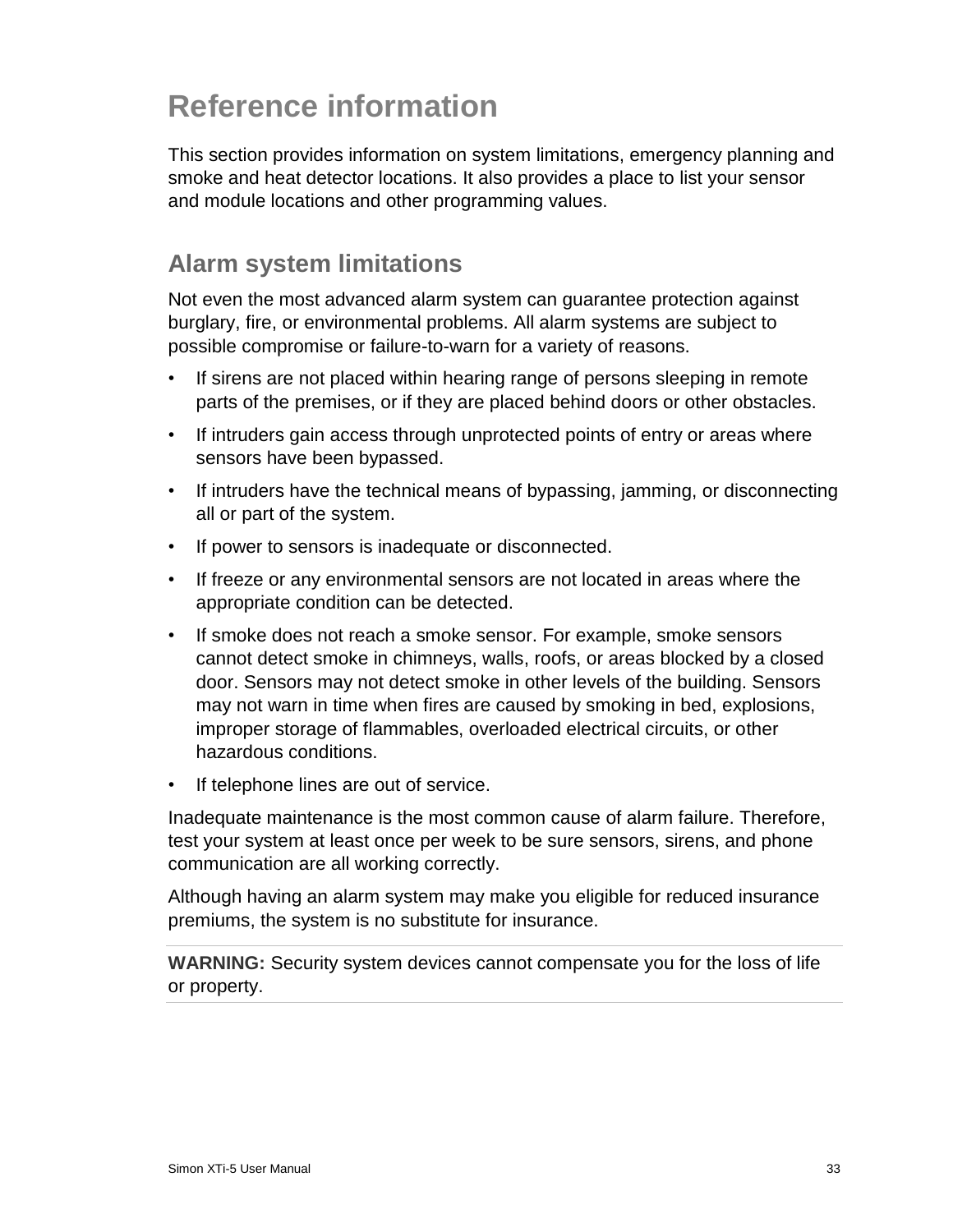# <span id="page-39-0"></span>**Emergency planning**

Since an emergency is always unexpected, you should develop plans to help prepare for a variety of emergencies. Periodically discuss and rehearse emergency plans to include the following:

- Understand how to use your security system.
- Know the normal state of doors and windows: open, closed, or locked.
- Escape fast! (Do not stop to pack).
- Use a different escape route if closed doors feel hot to the touch.
- Crawl and hold your breath as much as possible to help reduce smoke inhalation during your escape.
- Meet at a designated outdoor location.
- Emphasize that no one should return to the premises if there is a fire.
- Notify the fire department from a neighbor's phone.
- Emphasize that no one should enter the premises if they hear sirens in the house.
- If you arrive at the premises and hear sirens, do no enter. Call for emergency assistance with your cell phone, or from a neighbor's phone.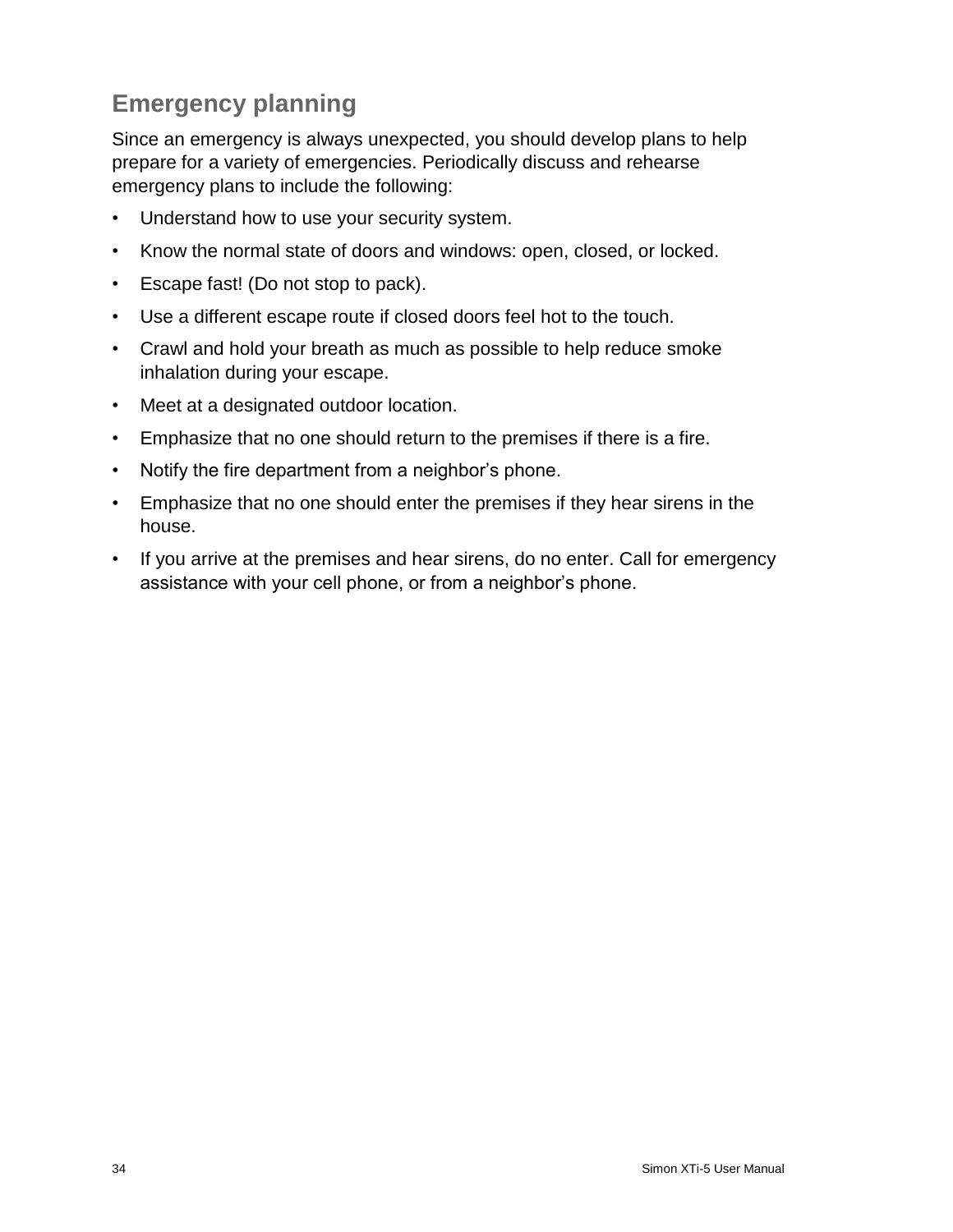

- Required smoke detector
- **(h)** Heat detector
- $\circledR$  Indicates smoke detector is optional if door is not provided between basement and recreation rooms.

#### <span id="page-40-0"></span>**Your floor plan**

Use the following guidelines when drawing your floor plan:

- Show all building levels.
- Show exits from each room (two per room are recommended).
- Show the location of all security system components.
- <span id="page-40-1"></span>• Show the location of any fire extinguishers.

### **Cleaning the touch screen**

If necessary, use a soft lint-free cloth to clear smudges on the touch screen; do not use glass cleaner on the touch screen.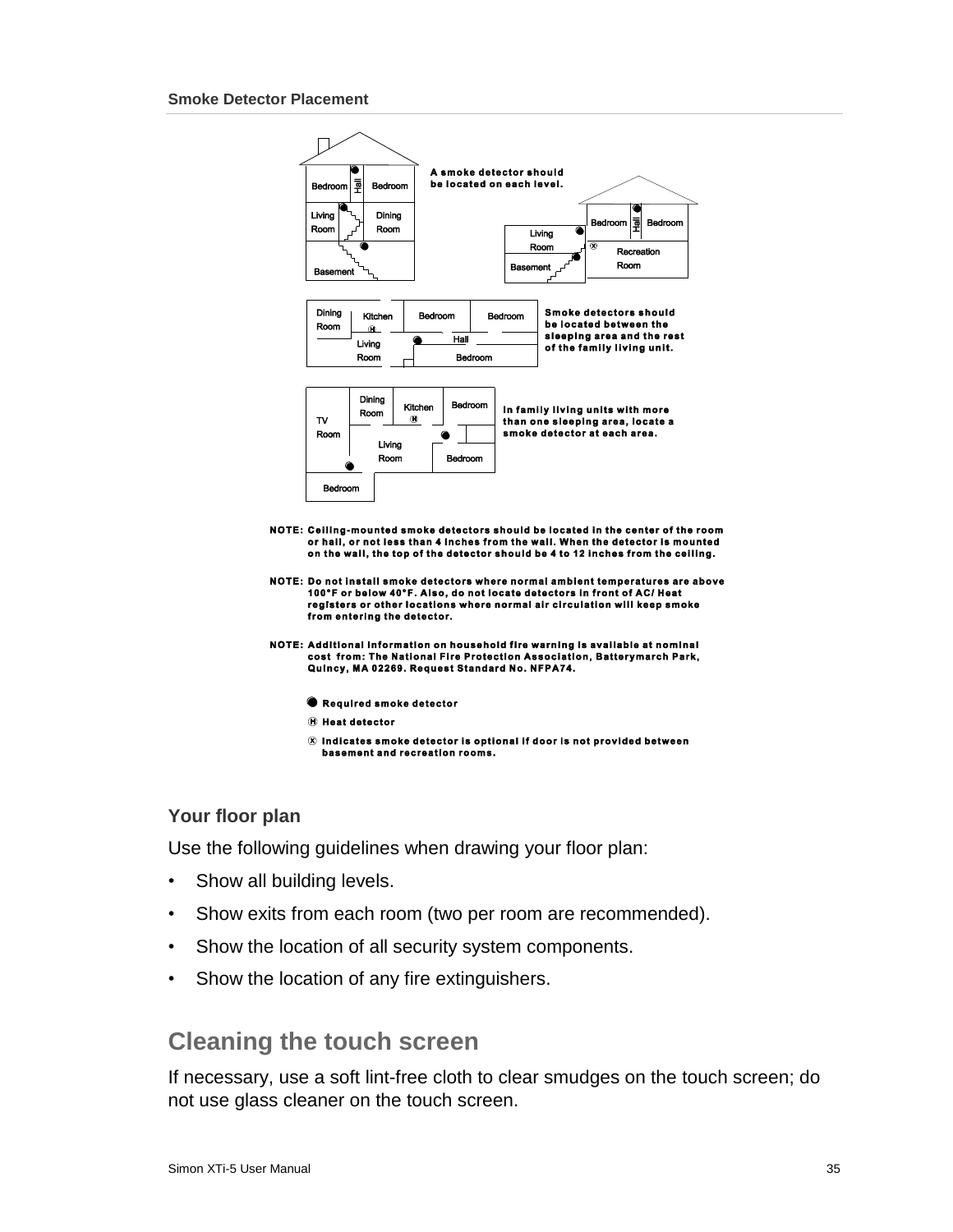# <span id="page-41-0"></span>**Disposal**

Dispose of all equipment in accordance with local requirements. Contact your installer for more information.

# <span id="page-41-1"></span>**Sensor and module locations**

Use Table 15 below to list your sensor and module locations.

| Sensor number  | Sensor name | Sensor type        | Location   |
|----------------|-------------|--------------------|------------|
| Example        | Front door  | Door/window sensor | Front door |
| $\mathbf{1}$ . |             |                    |            |
| 2.             |             |                    |            |
| 3.             |             |                    |            |
| 4.             |             |                    |            |
| 5.             |             |                    |            |
| 6.             |             |                    |            |
| 7.             |             |                    |            |
| 8.             |             |                    |            |
| 9.             |             |                    |            |
| 10.            |             |                    |            |
| 11.            |             |                    |            |
| 12.            |             |                    |            |
| 13.            |             |                    |            |
| 14.            |             |                    |            |
| 15.            |             |                    |            |
| 16.            |             |                    |            |
| 17.            |             |                    |            |
| 18.            |             |                    |            |
| 19.            |             |                    |            |
| 20.            |             |                    |            |
| 21.            |             |                    |            |
| 22.            |             |                    |            |
| 23.            |             |                    |            |
| 24.            |             |                    |            |
| 25.            |             |                    |            |

**Table 15: Sensor and module locations**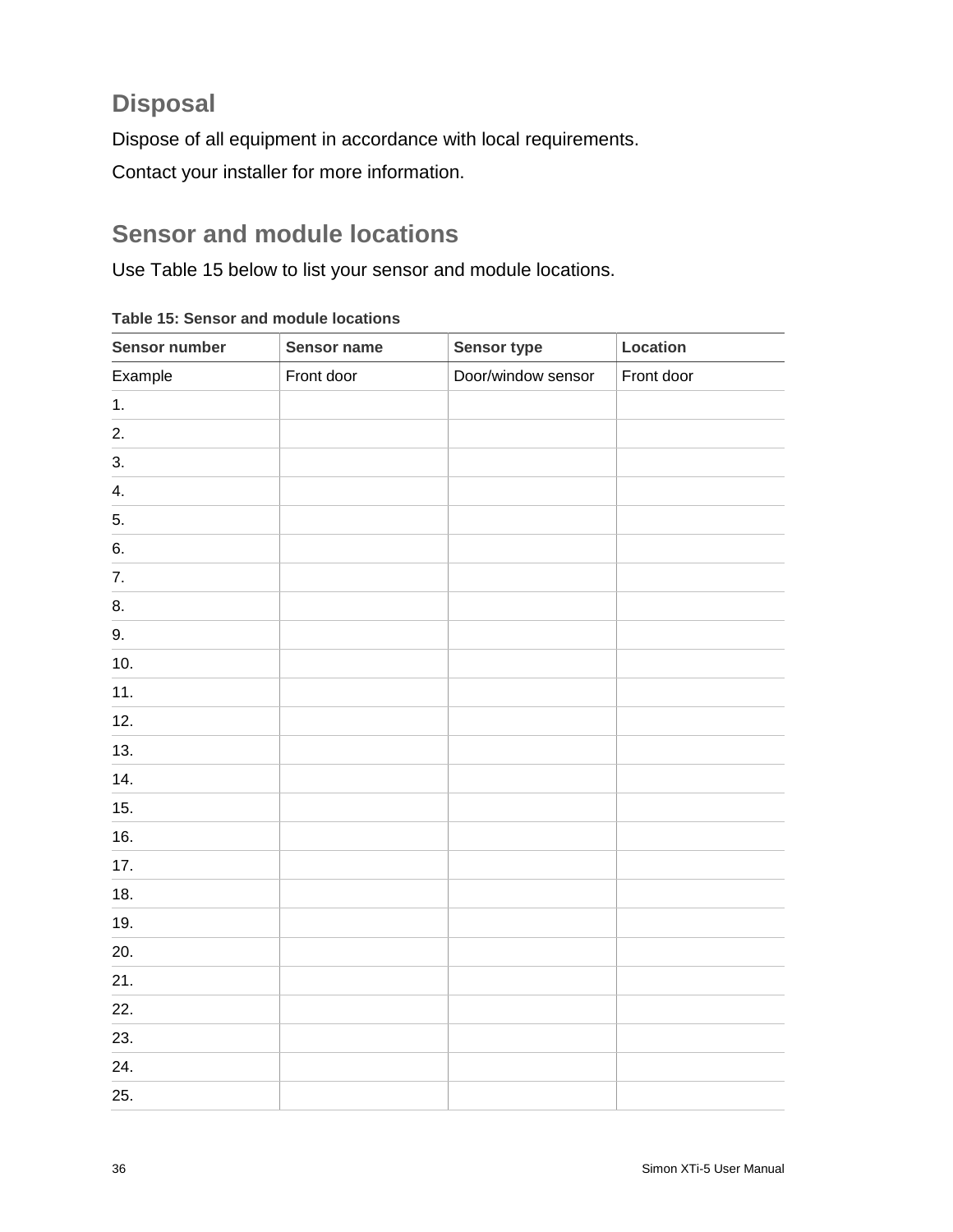| Sensor number | Sensor name | Sensor type | Location |
|---------------|-------------|-------------|----------|
| 26.           |             |             |          |
| 27.           |             |             |          |
| 28.           |             |             |          |
| 29.           |             |             |          |
| 30.           |             |             |          |
| 31.           |             |             |          |
| 32.           |             |             |          |
| 33.           |             |             |          |
| 34.           |             |             |          |
| 35.           |             |             |          |
| 36.           |             |             |          |
| 37.           |             |             |          |
| 38.           |             |             |          |
| 39.           |             |             |          |
| 40.           |             |             |          |

# <span id="page-42-0"></span>**Access codes**

Use Table 16 below to record your access codes.

| , apio , o, <i>,</i> ,ooooo ooaoo |      |  |
|-----------------------------------|------|--|
| <b>Code description</b>           | Code |  |
| Master code                       |      |  |
| User code 1                       |      |  |
| User code 2                       |      |  |
| User code 3                       |      |  |
| User code 4                       |      |  |
| User code 5                       |      |  |
| User code 6                       |      |  |
| User code 7                       |      |  |
| User code 8                       |      |  |
| Duress code                       |      |  |

#### **Table 16: Access codes**

# <span id="page-42-1"></span>**Delays**

Use Table 17 on page 38 to record your delay times.